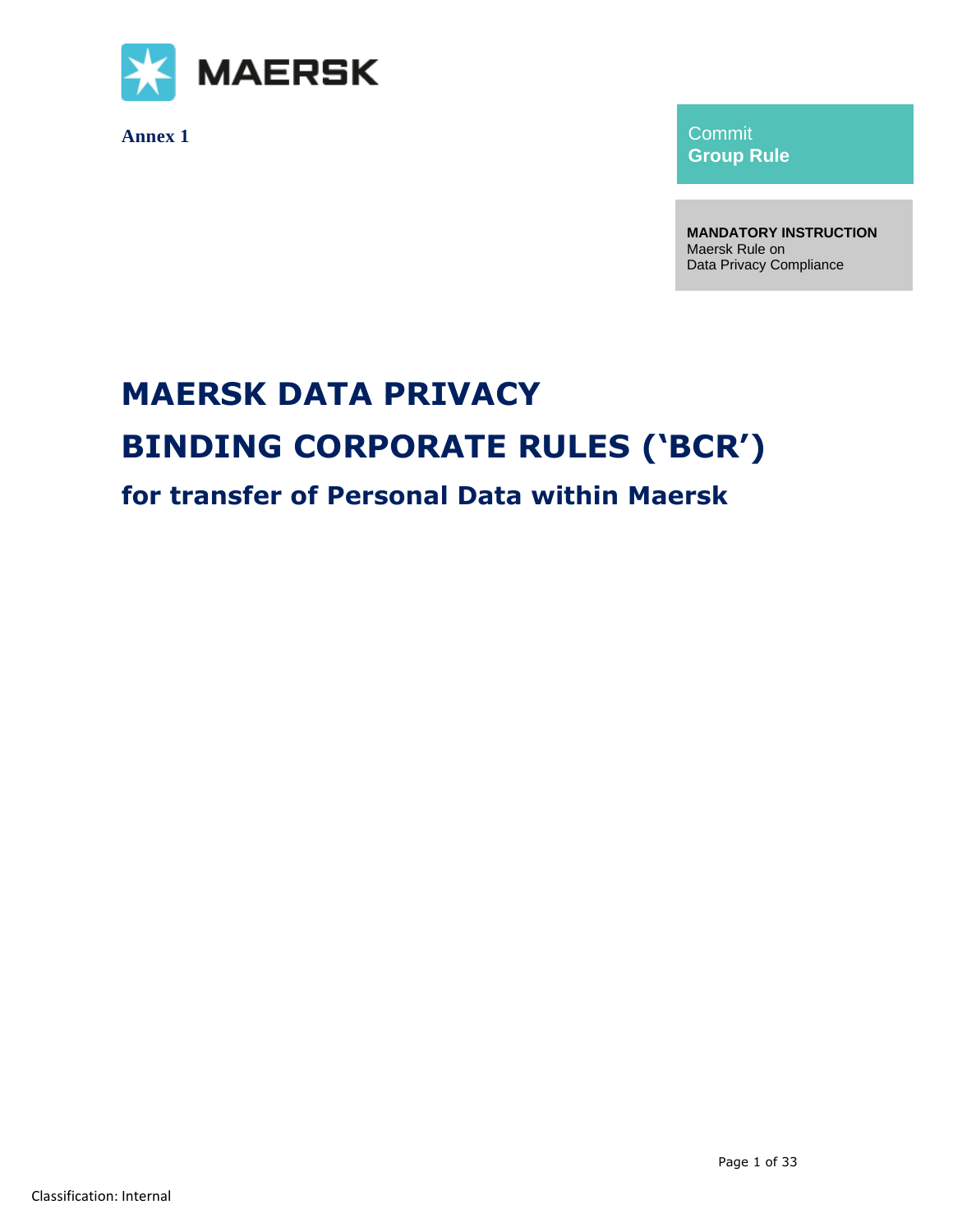# **Contents**

| $\mathbf{1}$ |      |  |
|--------------|------|--|
|              | 1.1  |  |
|              | 1.2  |  |
|              | 1.3  |  |
|              | 1.4  |  |
|              | 1.5  |  |
|              | 1.6  |  |
|              | 1.7  |  |
|              | 1.8  |  |
|              | 1.9  |  |
| $\mathbf{2}$ |      |  |
|              | 2.1  |  |
|              | 2.2  |  |
|              | 2.3  |  |
|              | 2.4  |  |
|              | 2.5  |  |
|              | 2.6  |  |
|              | 2.7  |  |
|              | 2.8  |  |
|              | 2.9  |  |
|              | 2.10 |  |
|              | 2.11 |  |
|              | 2.12 |  |
|              | 2.13 |  |
|              | 2.14 |  |
| 3            |      |  |
|              | 3.1  |  |
|              | 3.2  |  |
|              | 3.3  |  |
|              | 3.4  |  |
|              | 3.5  |  |
|              | 3.6  |  |
|              |      |  |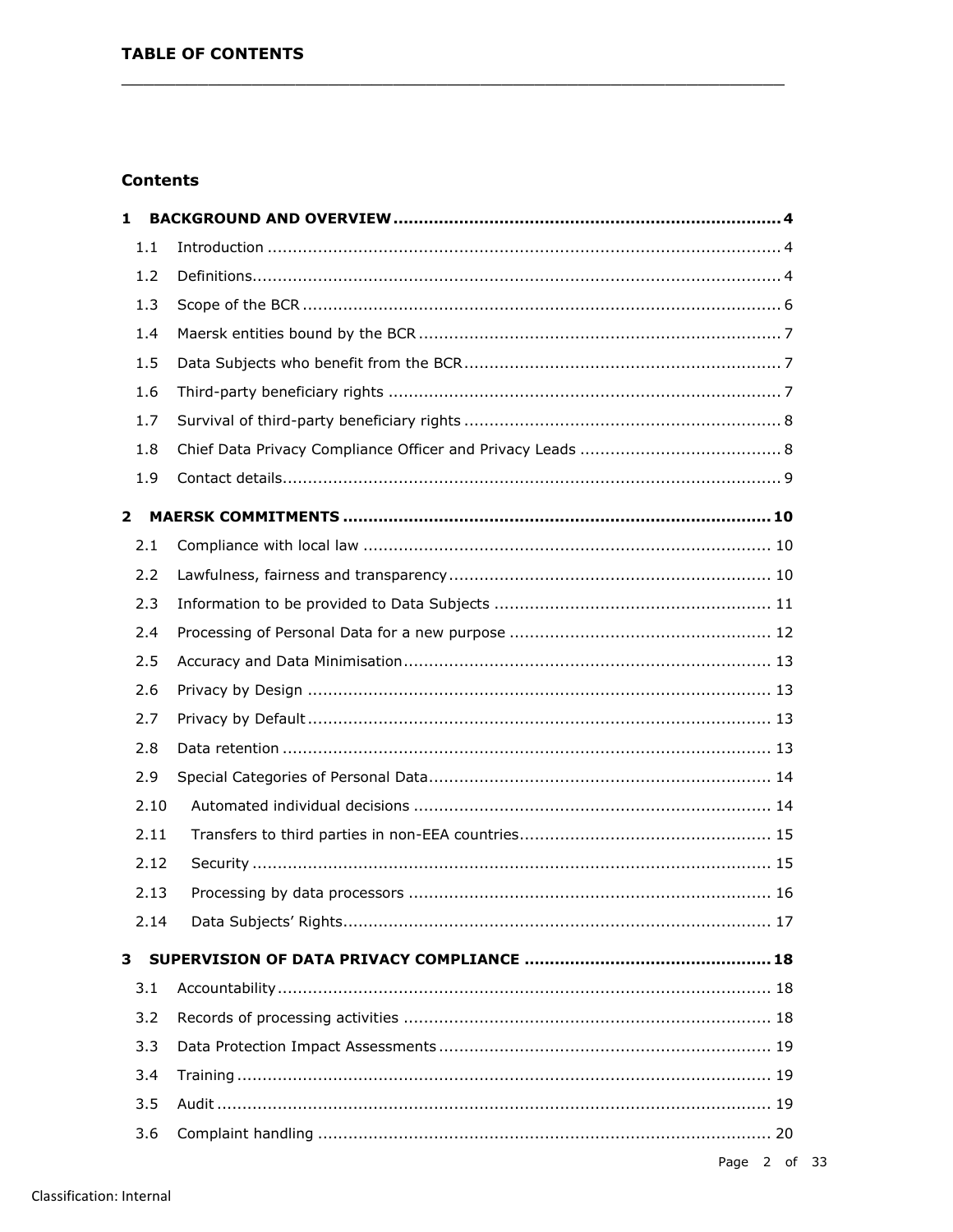| 4 RELATIONSHIP BETWEEN THE BCR AND LOCAL STATUTORY REGULATIONS  20 |  |
|--------------------------------------------------------------------|--|
| APPENDIX 1 DATA SUBJECTS' REQUESTS AND COMPLAINTS PROCEDURE  22    |  |
|                                                                    |  |
|                                                                    |  |
|                                                                    |  |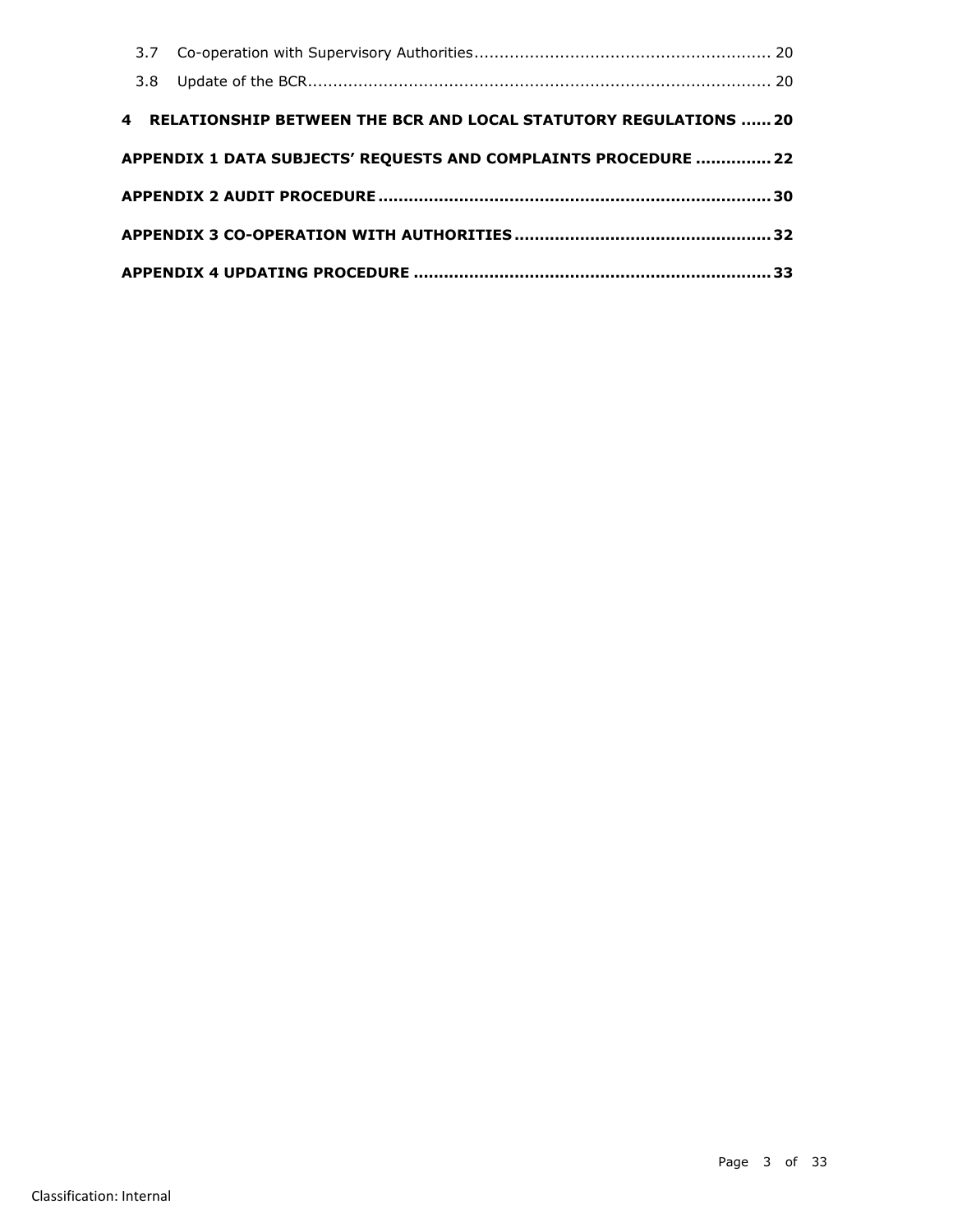# <span id="page-3-0"></span>**1 BACKGROUND AND OVERVIEW**

## <span id="page-3-1"></span>**1.1 Introduction**

Maersk is committed to protecting the privacy of the individuals who entrust their personal data to Maersk. These Binding Corporate Rules (BCR) set out the minimum requirements for processing Personal Data within Maersk and are binding for all participating corporate entities within Maersk towards these individuals, by virtue of third-party beneficiary rights.

The BCR are internal rules adopted by A.P. Møller-Mærsk A/S and its participating corporate entities, to present "adequate safeguards for the protection of the privacy and fundamental rights and freedoms of data subjects" within the meaning of the Data Protection Legislation.

Maersk Binding Corporate Rules (BCR) are part of Maersk Commit Rule, which is Maersk's Governance Framework, and Mandatory Instructions on Data Privacy compliance.

Maersk BCR defines the responsibilities that Maersk has with regard to protecting the privacy of Data Subjects and explains how Maersk complies with such responsibilities.

## <span id="page-3-2"></span>**1.2 Definitions**

The terms used in the BCR will be interpreted in accordance with the GDPR. Further, in the BCR the defined terms have the meanings ascribed to them below:

| <b>Term</b>                    | <b>Definition</b>                                       |
|--------------------------------|---------------------------------------------------------|
| Audit Procedure                | means the audit procedure set out in Appendix 2 to      |
|                                | the BCR.                                                |
| Binding Corporate Rules or BCR | means the Maersk Binding Corporate Rules,               |
|                                | including<br>its appendices and the Unilateral          |
|                                | Declaration and Confirmation Letters.                   |
| <b>Confirmation Letter</b>     | means the confirmation letters, which are signed        |
|                                | by authorised signatories of the Maersk entities in     |
|                                | order to make the BCR legally binding for said          |
|                                | entities.                                               |
|                                |                                                         |
| Control                        | means in relation to any entity (i) the ownership or    |
|                                | control (directly or indirectly) of shares/ownership    |
|                                | interests in that entity carrying more than 50 % of     |
|                                | the votes exercisable at general meetings of that       |
|                                | entity on all or substantially all matters; or (ii) the |
|                                | right to appoint or remove a majority of directors      |
|                                | of that entity or having a majority of voting rights    |
|                                | at board meetings of that entity; or (iii) the right    |
|                                | under any contract or other legally binding             |
|                                | arrangement to direct the business or affairs of that   |
|                                | entity; or (iv) the ability by virtue of a direct or    |
|                                | indirect participation in the respective entity to      |
|                                | exercise a dominating influence. Controlled,            |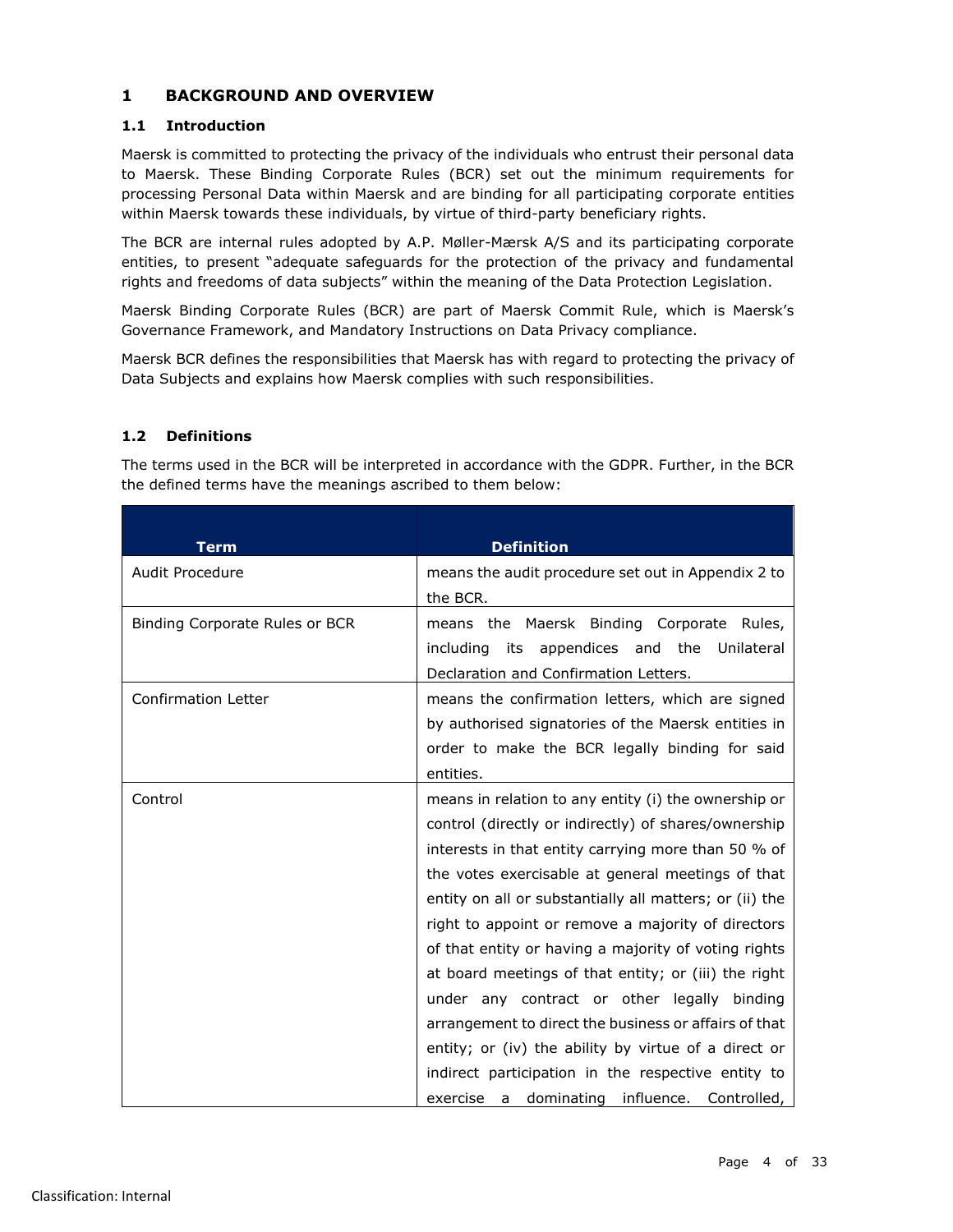|                                       | Controlling and any other phrasing of the word<br>control shall be construed accordingly. |
|---------------------------------------|-------------------------------------------------------------------------------------------|
| Co-operation Procedure                | means the procedure on Maersk's cooperation with                                          |
|                                       | authorities set out in Appendix 3 of the BCR.                                             |
| Chief Data Privacy Compliance Officer | means Maersk's Chief Data Privacy Compliance                                              |
| or DPCO                               |                                                                                           |
|                                       | Officer appointed by A.P. Møller - Mærsk A/S.                                             |
| Data Protection Legislation           | means the data protection laws applicable to the                                          |
|                                       | relevant Maersk entity established within an EEA                                          |
|                                       | member state, including the GDPR.                                                         |
| Data Subject                          | For the purpose of the BCR, the term "Data                                                |
|                                       | Subject" has the meaning given to it in clause 1.5                                        |
|                                       | of the BCR.                                                                               |
| Data Subjects' Requests (DSRs) and    | means the procedure on the Data Subjects' rights                                          |
| <b>Complaints Procedure</b>           | request access, rectification, restriction,<br>to                                         |
|                                       | portability and deletion of Personal Data and to                                          |
|                                       | object and complain about Maersk's processing of                                          |
|                                       | Personal Data set out in Appendix 1 to the BCR.                                           |
| (EEA) Supervisory Authority           | means an independent public authority which is                                            |
|                                       | established by a Member State pursuant to article                                         |
|                                       | 51 of the GDPR.                                                                           |
| General Data Protection Regulation or | means Regulation (EU) 2016/679 of 27 April 2016                                           |
| <b>GDPR</b>                           | on the protection of natural persons with regard to                                       |
|                                       | the processing of Personal Data and on the free                                           |
|                                       | movement of such Personal Data, and repealing                                             |
|                                       | Directive 95/46/EC.                                                                       |
| Global Data Privacy Compliance Team   | Means Maersk's global team for handling data                                              |
|                                       | privacy related matters appointed by A.P, Møller -                                        |
|                                       | Mærsk A/S and headed by the Chief Data Privacy                                            |
|                                       | Compliance Officer.                                                                       |
| Maersk                                | means A.P. Møller - Mærsk A/S and all affiliates                                          |
|                                       | under A.P. Møller - Mærsk A/S' Control which are                                          |
|                                       | subject to the BCR and which have duly signed the                                         |
|                                       | Unilateral Declaration or Confirmation Letter as                                          |
|                                       | applicable.                                                                               |
| Mandatory Instruction                 | means instructions to individuals working for                                             |
|                                       | Maersk, which are issued under<br>Maersk's                                                |
|                                       | governance framework Commit. All employees,                                               |
|                                       | consultants and other persons who work for Maersk                                         |
|                                       | are required to comply with Mandatory Instructions                                        |
|                                       | issued under Commit.                                                                      |
| Member State                          | means a country within the EEA.                                                           |
| Personal Data                         | mean any information relating to an identified or                                         |
|                                       | identifiable natural person ('Data Subject')                                              |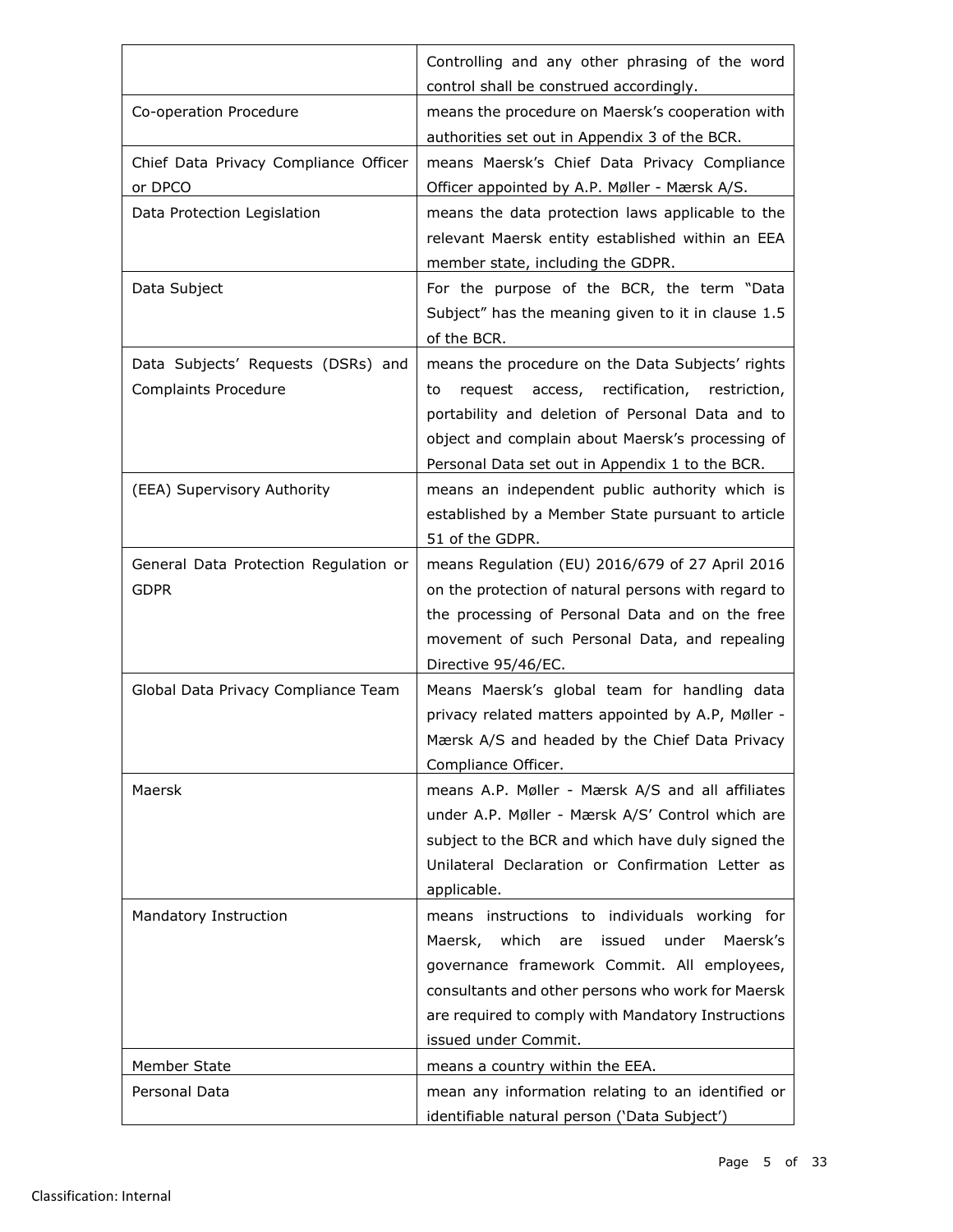| Service Level Agreement (SLA)       | means an agreement between a Maersk entity<br>acting as a service provider and another Maersk<br>entity acting as a service recipient that defines the<br>level of service expected from the Maersk entity<br>acting as a service provider.                                                                                                                           |
|-------------------------------------|-----------------------------------------------------------------------------------------------------------------------------------------------------------------------------------------------------------------------------------------------------------------------------------------------------------------------------------------------------------------------|
| Special Categories of Personal Data | means Personal Data revealing racial or ethnic<br>origin, political opinions, religious or philosophical<br>beliefs, or trade union membership, and the<br>processing of genetic data, biometric data for the<br>purpose of uniquely identifying a natural person,<br>data concerning health or data concerning a natural<br>person's sex life or sexual orientation. |
| Unilateral Declaration              | means the unilateral declaration signed<br>by<br>authorised signatories of A.P. Møller - Mærsk A/S<br>in order to make the BCR legally binding.                                                                                                                                                                                                                       |
| <b>Updating Procedure</b>           | means the updating procedure set out in Appendix<br>4 of the BCR.                                                                                                                                                                                                                                                                                                     |

The following acronyms are used in the BCR:

| Term        | <b>Definition</b>                  |
|-------------|------------------------------------|
| <b>BCR</b>  | <b>Binding Corporate Rules</b>     |
| EEA         | European Economic Area             |
| EU          | European Union                     |
| <b>HR</b>   | Human Resources                    |
| <b>GDPR</b> | General Data Protection Regulation |
| <b>SLA</b>  | Service Level Agreement            |

## <span id="page-5-0"></span>**1.3 Scope of the BCR**

The BCR establishes Maersk's global approach to compliance with Data Protection Legislation and covers all Personal Data transferred between Maersk entities.

The categories of Personal Data which will be covered by the BCR are for HR purposes mainly general employee data, such as: identification details (name, address, contact information etc.), bank account details, age, CV, interview conclusions, test results (from personality tests and logical tests used in the recruiting process), social security number/personal identity number, education, position with Maersk, seniority, commencement and duration of the employment relationship, terms of employment, performance assessments, salary, bonus and benefits, working hours, absence such as sickness, annual leave, maternity leave etc., visas, work and residence permit, warnings, terminations and the reason for terminations and signature for use with insider lists. The processing may also include sensitive data such as information on criminal records, health, trade union membership, as well as information received through the Maersk's whistleblowing scheme.

Further, the categories of Personal Data which will be covered by the BCR are, for other purposes than HR purposes, mainly business contact information on customers, vendors, and business partners.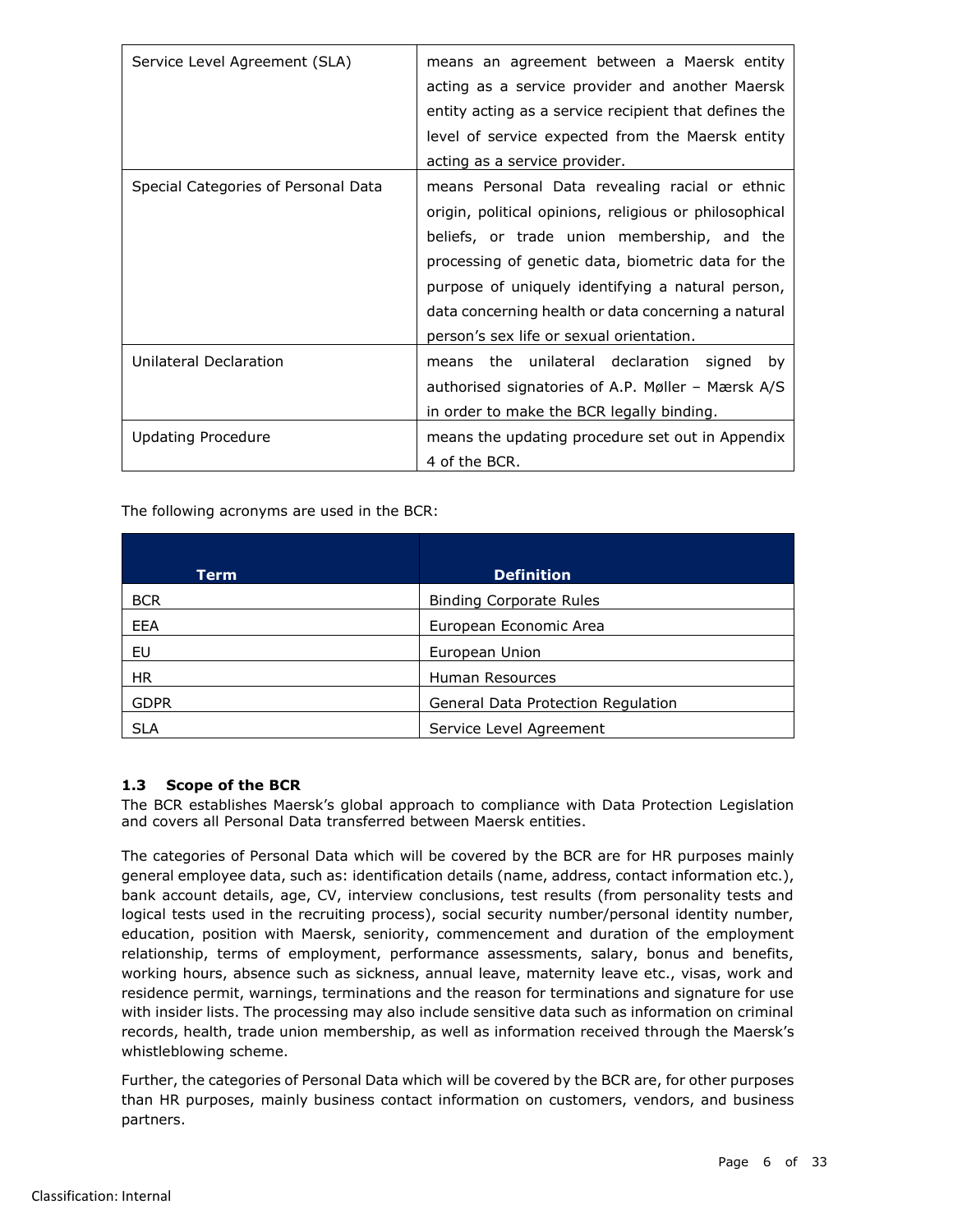The BCR is applied by Maersk to establish a minimum level of protection for a Data Subject's Personal Data. Any exceptions to this principle follow directly from the specific context in the clauses of the BCR and Appendices 1-4.

Maersk BCRs applies both during the normal course of business as well as in situations in which one Maersk entity processes the Personal Data of another Maersk entity, e.g., by providing services to each other (such as hosting services or server facilities for Personal Data) and whether the processing takes place manually in filing systems (or originating from such) or by automatic means. The term processing is interpreted in accordance with the Data Protection Legislation and include, for example, collecting storing, organising, destroying, amending, consulting, disclosing and transferring Personal Data.

## <span id="page-6-0"></span>**1.4 Maersk entities bound by the BCR**

The BCR apply to A.P. Møller - Mærsk A/S and subsidiaries owned and controlled indirectly or directly by A.P. Møller - Mærsk A/S which have undertaken to adhere to the BCR by signing as applicable a Unilateral Declaration or a Letter of Confirmation. All Maersk entities participating in the BCR Framework and their employees are bound to comply with the BCR, including all appendices hereto in respect of any transfer of Personal Data between Maersk entities covered by the BCR.

To receive a full and updated list of Maersk subsidiaries legally bound to comply with the BCR globally please contact Maersk's Chief Data Privacy Compliance Officer (please see contact details in section 1.9. below).

## <span id="page-6-1"></span>**1.5 Data Subjects who benefit from the BCR**

Maersk BCR applies to the processing of Personal Data about any individuals (referred to as 'Data Subjects') whose Personal Data is processed by Maersk.

The categories of Data Subjects whom Maersk will typically be processing Personal Data about include the following:

- a) Employees (current and former);
- b) Managing directors and board members (current and former);
- c) Individual consultants (externally employed/seconded into Maersk) (current and former);
- d) Relatives and dependants of employees, managing directors, board members; and
- e) Applicants to the first three categories above and individuals in the candidate pool (current and rejected);
- f) Customers;
- g) Vendors;
- h) Business partners.

However, any Data Subject whose Personal Data are processed by Maersk will benefit from the BCR, regardless of whether the Data Subject falls within one of the above categories.

## <span id="page-6-2"></span>**1.6 Third-party beneficiary rights**

Third-party beneficiary rights are afforded to Data Subjects whose Personal Data are processed by a Maersk entity in the EEA acting as a controller and transferred to a Maersk entity in a non-EEA country, whether such entity acts as a controller or as a processor.

This group of Data Subjects has the right to:

a) **Enforce Compliance:** Seek to enforce compliance by Maersk with the BCR (including the appendices), including but not limited to seeking enforcement of the following rights and principles: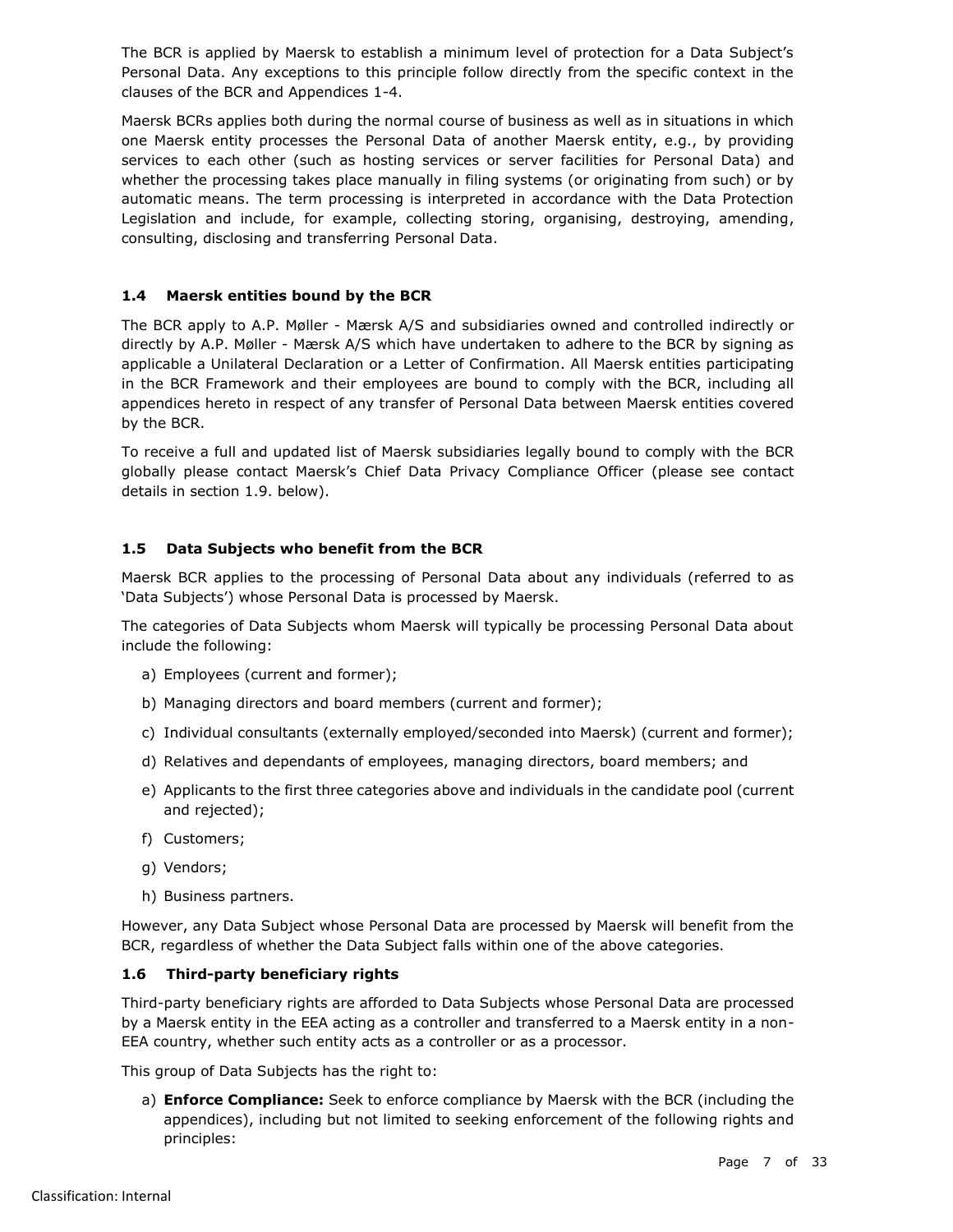- i) local statutory regulations in accordance with the BCR, insofar as such local law stipulates a higher level of protection of Personal Data than the BCR;
- ii) the substantive principles for the processing of Personal Data set out in clause [2;](#page-9-0) specifically;
- iii) the rights of the data subject set out in clause [2.14;](#page-16-0)
- iv) the right to make a complaint through the procedure set out in the Data Subjects' Requests and Complaints Procedure; and
- v) any support of or cooperation needed with EEA Supervisory Authorities pursuant to clause [3.7.](#page-19-1)
- b) **Complain to Maersk:** Complain to a Maersk entity in the EEA responsible for exporting the Personal Data in accordance with Appendix 1 (Data Subjects' Requests and Complaints Procedure) and seek redress from the Maersk entity in the EEA responsible for exporting the Personal Data including the remedy of any breach of the BCR by the non-EEA Maersk entity.
- c) **Seek compensation:** Where required, receive compensation from the EEA Maersk entity responsible for exporting the Personal Data for any damage suffered as a result of a breach of the BCR by the non-EEA Maersk entity importing the Personal Data in accordance with the decision of an EEA court or other EEA competent authority.
- d) **Complain to a Supervisory Authority:** Lodge a complaint with an EEA Supervisory Authority, in particular in the Member State of the Data Subject's habitual residence, place of work or place of the alleged infringement.
- e) **Take judicial action:** Take action against a Maersk Entity in order to enforce compliance with the BCR in the courts of the jurisdiction in which the Maersk Entity responsible for the alleged breach is established, or the Maersk Entity responsible for exporting the personal data is established, or the Data Subject has his or her habitual residence.
- f) **Burden of proof:** Where Data Subjects can demonstrate that they have suffered damage and can establish fact which show it is likely that the damage has occurred due to a breach of the BCR, Maersk has agreed that the burden of proof to show that no such breach took place, or that Maersk is not responsible for the breach, will rest with the EEA Maersk entity responsible for exporting the Personal Data of the Data subject as well as with the non-EEA Maersk entity importing the Personal Data of the Data subject.

# <span id="page-7-0"></span>**1.7 Survival of third-party beneficiary rights**

In the event that a non-EEA Maersk entity is no longer a party to the BCR or otherwise ceases to exist, the third-party beneficiary rights provided to Data Subjects under clause [1.6](#page-6-2) will survive in order to ensure that the Data Subject's rights are not affected by such withdrawal from the BCR.

# <span id="page-7-1"></span>**1.8 Chief Data Privacy Compliance Officer and Privacy Leads**

Maersk has appointed a Chief Data Privacy Compliance Officer to oversee and ensure compliance with the BCR globally. Maersk's Chief Data Privacy Compliance Officer enjoys the highest management support and advises the Board of Directors, deals with Supervisory Authorities' investigations and annual reports on compliance. Furthermore, Maersk's Chief Data Privacy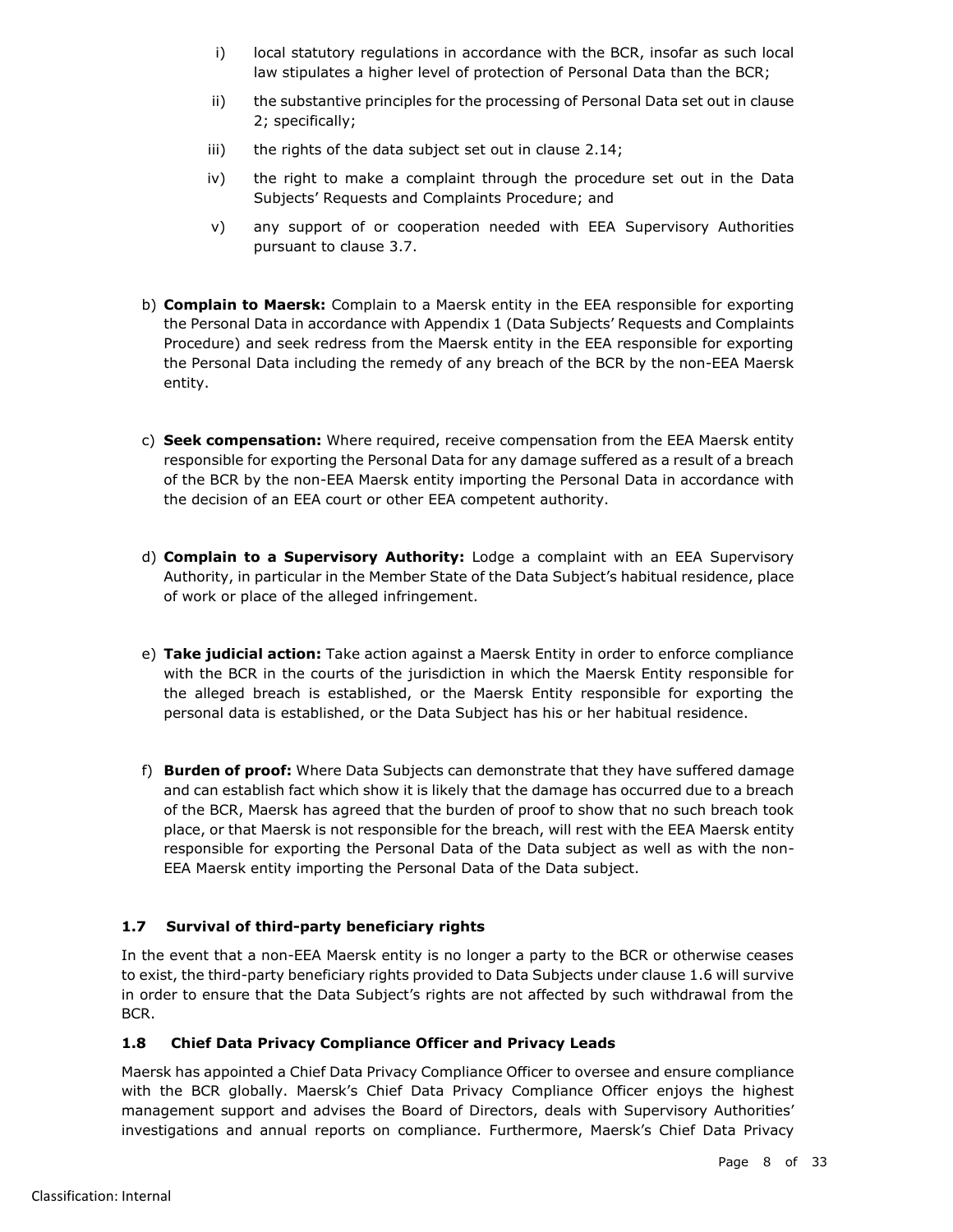Compliance Officer ensures that changes to the BCR are notified to the Maersk entities, EEA Supervisory Authorities and other persons in accordance with Appendix 4 (Updating Procedure).

Maersk's Chief Data Privacy Compliance Officer is supported by a network of Privacy Leads respectively (together referred to as 'Privacy Leads'), who are responsible for overseeing and enabling compliance with the BCR on a day-to-day basis in the Maersk entities. The Privacy Leads are further responsible for handling local complaints from Data Subjects, reporting major privacy issues to Maersk's Chief Data Privacy Compliance Officer and for ensuring compliance at a local level in accordance with Appendix 1 (Data Subjects' Requests and Complaints Procedure).

Maersk's has appointed Privacy Leads covering all processing of personal data under the BCR. The Privacy Leads are appointed within the following areas of the organization: HR, Procurement Sales and Marketing, respectively.

## <span id="page-8-0"></span>**1.9 Contact details**

Maersk has policies and procedures in place to oversee and ensure compliance with all aspects of the BCR. The governance on a local level is the responsibility of the Privacy Leads, each within their specific area, reporting to Maersk's Chief Data Privacy Compliance Officer. The governance of the BCR on a global level is the responsibility of Maersk's Chief Data Privacy Compliance Officer reporting to the Executive Management or General Counsel of A.P. Møller - Mærsk A/S.

If you have any questions regarding the provisions of the BCR, your rights under the BCR or any other data protection issues, please contact the HR Privacy Lead or relevant HR department if you are an employee of Maersk or Maersk's Chief Data Privacy Compliance Officer at either of the contact points set out below. If you are not an employee of Maersk, please contact the Chief Data Privacy Compliance Officer. The Chief Data Privacy Compliance Officer will either deal with the matter or forward it to the appropriate HR department, Legal Department or Privacy Lead within Maersk.

Maersk's BCR, including its appendices, are published on Maersk's intranet and externally on the Maersk website [\(www.maersk.com\)](http://www.maersk.com/). Further, Data Subjects have the right to obtain a copy of the BCR by contacting Maersk's Chief Data Privacy Compliance Officer.

## **Maersk's** Chief **Data Privacy Compliance Officer:**

Tel.: +45 33363 3363 Email: [dataprivacy@maersk.com](mailto:dataprivacy@maersk.com) (Please mark 'BCR')

# **Postal address:**

A.P. Møller - Mærsk A/S Esplanaden 50 1263 Copenhagen K Denmark Att.: Maersk Legal, Chief Data Privacy Compliance Officer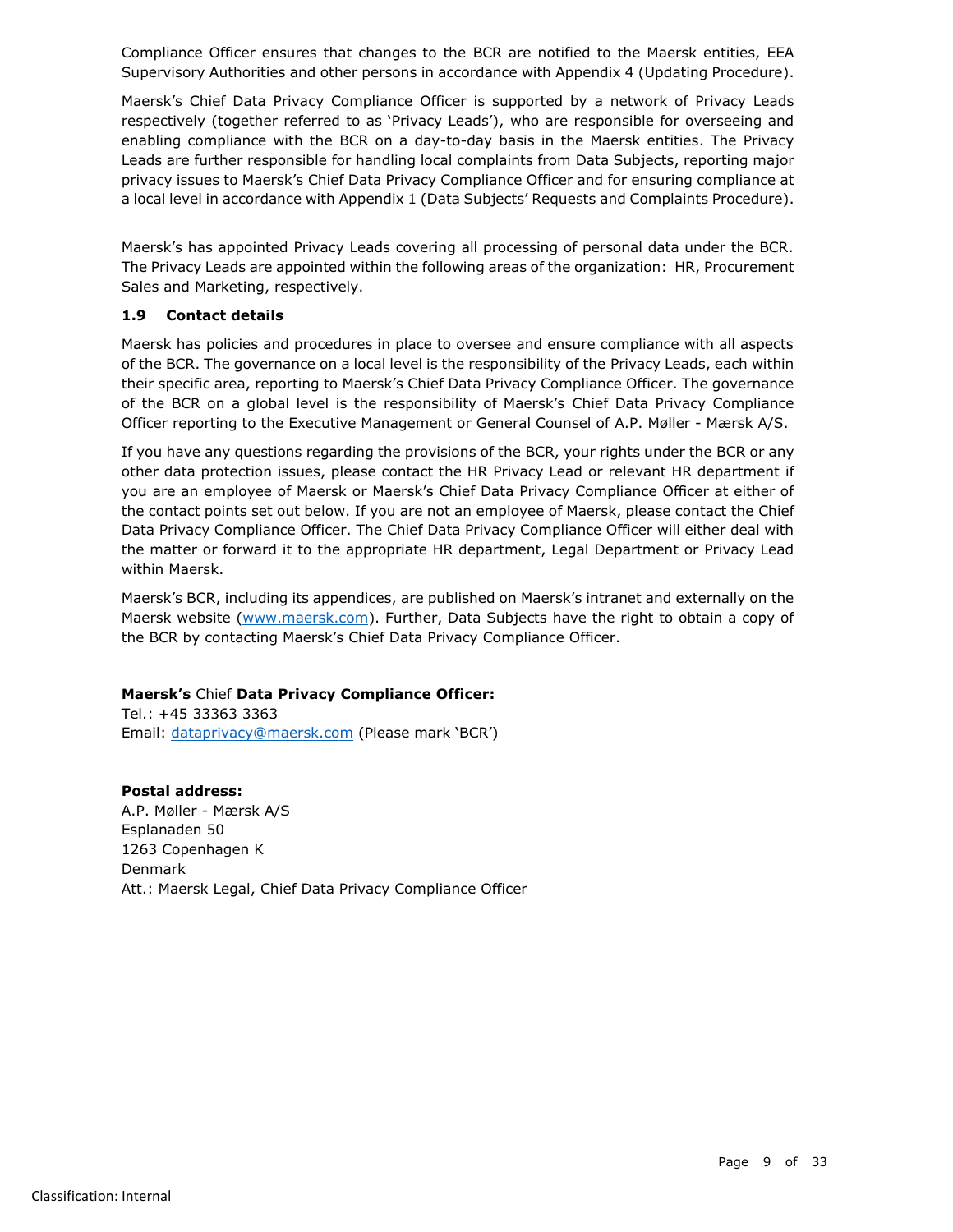## <span id="page-9-0"></span>**2 MAERSK COMMITMENTS**

#### <span id="page-9-1"></span>**2.1 Compliance with local law**

Maersk is committed to comply with any applicable legislation relating to Personal Data (in the EEA, e.g., the local laws implementing the GDPR and Directive 2002/58/EC (the "E-privacy Directive") and will ensure that where Personal Data is collected and processed, this is done in accordance with the local law.

Where there is no law or the law in non-EEA countries does not meet the standards set out by the BCR, Maersk will process Personal Data by adhering to the BCR, unless otherwise set out in the BCR, e.g., in the situations where local legal requirements may prevail and as set out in clause [4.](#page-19-3)

If there is reason to believe that local legislation applicable to any Maersk entity prevents it from fulfilling its obligations under the BCR or such legislation has a substantial effect on its ability to comply with the BCR, Maersk will comply with the procedures set out in clause [4](#page-19-3) below.

## <span id="page-9-2"></span>**2.2 Lawfulness, fairness and transparency**

Any processing of Personal Data by Maersk must be lawful, fair and transparent to the Data Subject. Maersk will explain to Data Subjects, at the time their Personal Data is collected, about the processing of their Personal Data and will only obtain and process Personal Data for specified, explicit and legitimate purposes which are known to the Data Subject or which are within their reasonable expectations and which are relevant to Maersk.

## **Lawfulness**

The processing of Personal Data by Maersk shall be done lawfully in compliance with the relevant statutory provisions and with due regard for the principles laid down in the BCR.

The processing of Personal Data by a Maersk entity is only permissible if at least one of the following prerequisites are fulfilled:

- a) the Data Subject has given its unambiguous consent;
- <span id="page-9-3"></span>b) processing is necessary for the performance of a contract to which the Data Subject is party or to take steps at the request of the Data Subject to establish a contractual relationship with the Data Subject;
- c) processing is necessary to safeguard legitimate interests of the controller and such legitimate interest is not overridden by the interest of the Data Subject; or
- d) processing is necessary for compliance with the law of the Member State to which the controller is subject; or
- e) processing is necessary to protect the vital interests of the Data Subject or of another natural person.

## **Fairness**

Any processing of Personal Data by Maersk must be done for specified, explicit and legitimate purposes which are known to the Data Subject or which are within their reasonable expectations.

## **Transparency**

Any processing of Personal Data by Maersk must be transparent for the Data Subject. Maersk will ensure that Data Subjects are provided with information as set out in articles 13 and 14 of the GDPR within the timelines for providing information set out herein. Maersk will ensure that the information provided is concise, easily accessible, and easy to understand, and that clear and plain language is used. Where appropriate, Maersk will use visualisation to provide the information.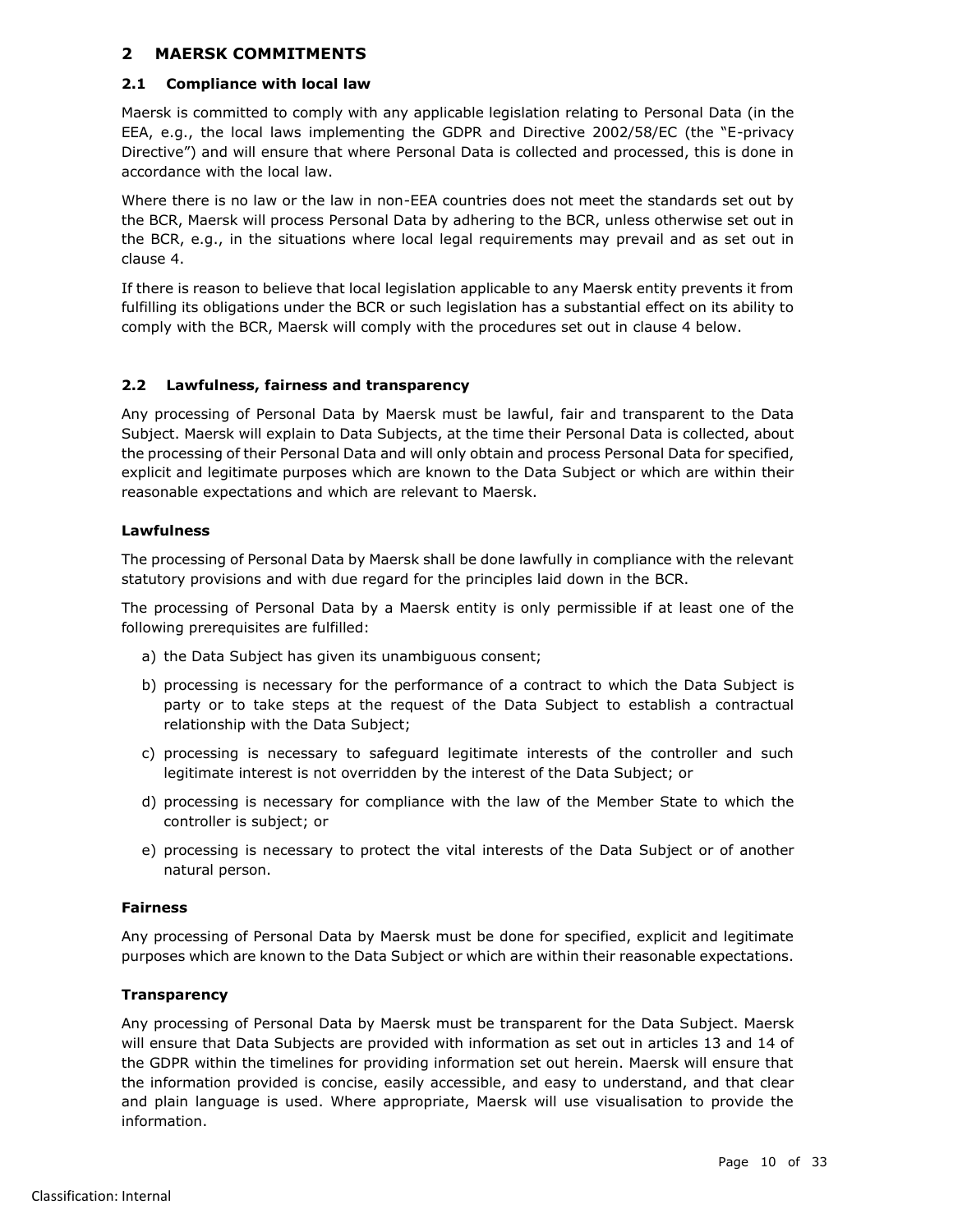## <span id="page-10-0"></span>**2.3 Information to be provided to Data Subjects**

Prior to processing any Personal Data on Data Subjects, it must be ensured that the processing is covered by a privacy statement or privacy policy, which is consistent with the BCR and which provides the Data Subject with the information required pursuant to articles 13 and 14 of the GDPR, as set out below.

When providing the information, Maersk will ensure to observe the requirements set out in this clause [2.3.](#page-10-0)

#### **Information to be provided where Personal Data are collected from the Data Subject**

Except where the Data Subject already has the information, each Maersk entity will provide Data Subjects (from whom Personal Data relating to the Data Subject is collected) with at least the following information:

- <span id="page-10-1"></span>a) the identity and contact details of the controller and its representative, if any;
- b) the contact details of Maersk's Chief Data Privacy Compliance Officer, i.e. [dataprivacy@maersk.com;](mailto:dataprivacy@maersk.com)
- <span id="page-10-4"></span>c) the purpose(s) of the processing and the legal basis for the processing;
- d) where the processing is based on a balancing of interests, the legitimate interest pursued by the relevant Maersk entity;
- e) the recipients or categories of recipients;
- <span id="page-10-3"></span>f) where applicable that the Personal Data is intended to be transferred to a third country, including how adequate safeguards for the protection of data is ensured and the means by which to obtain a copy of or more information on such adequate safeguards.

In addition to the above, each Maersk entity will, at the time when the Personal Data are obtained, provide the Data Subject with the following further information necessary to ensure fair and transparent processing:

- <span id="page-10-5"></span>g) the period for which the Personal Data will be stored or if that is not possible, the criteria used to determine that period;
- h) the existence of the right to request access to, rectification or restriction of and/or erasure of Personal Data as well as the right to object to the processing;
- i) the right to data portability;
- j) where a processing is based on consent, the right to withdraw such consent;
- k) the right to lodge a complaint with an EEA Supervisory Authority;
- l) whether the provision of Personal Data is a statutory or contractual requirement, or a requirement necessary to enter into a contract, including whether the Data Subject is obliged to provide the Personal Data as well as the possible consequences of failure to provide such Personal Data;
- <span id="page-10-2"></span>m) whether automated decision making will be applied to the Personal Data, including information on the logic involved in such decision making and the significance and envisaged consequences of such processing.

Where a Maersk entity intends to process Personal Data for a different purpose than that for which the Personal Data were originally collected, the Maersk entity in question will notify the Data Subject prior to that further processing on the purpose of such processing and provide the Data Subject with any other relevant information pursuant to clause [2.3](#page-10-0) [a\)-](#page-10-1)[2.3](#page-10-0) [m\).](#page-10-2)

#### **Information to be provided where Personal Data is not obtained from the Data Subject**

Where the Personal Data has not been obtained from the Data Subject and where the Data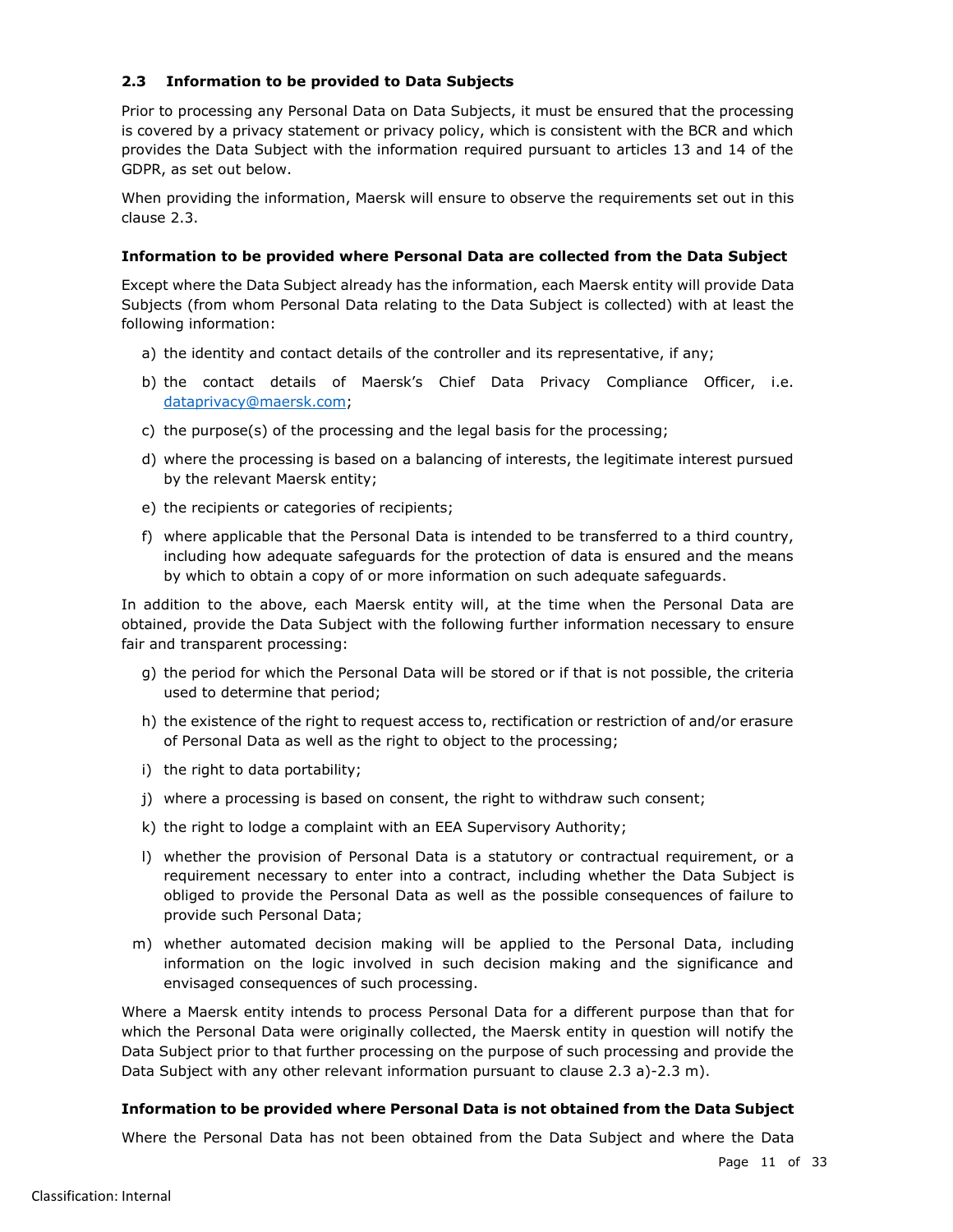Subject does not already have the information, each Maersk entity will provide the Data Subject with the information set out in clause [2.3](#page-10-0) [a\)](#page-10-1)[-2.3](#page-10-0) [f\)](#page-10-3)[c\)](#page-10-4) and clause 2.3 [g\)](#page-10-5)-2.3 [m\)](#page-10-2) and in addition the following information:

- n) the categories of Personal Data concerned; and
- o) where necessary to ensure fair and transparent processing information on:

from which source the Personal Data originate, and if applicable, whether it came from publicly accessible sources.

## **Timeline for providing the Data Subject with information**

Each Maersk entity will provide the information set out in this clause [2.3:](#page-10-0)

- a) within a reasonable period after obtaining the Personal Data, but no later than within one (1) month;
- b) where the Personal Data are to be used for communication with the Data Subject, at the latest when the Maersk entity in question is first communicating to the Data Subject;
- c) if disclosure to a third party is envisaged, at the latest when the Personal Data is first disclosed to such third party.

Where a Maersk entity intends to process Personal Data for a different purpose than that for which the Personal Data were originally collected, the Maersk entity in question will notify the Data Subject prior to that further processing on the purpose of such processing and provide the Data Subject with any other relevant information pursuant to this clause [2.3.](#page-10-0)

## **Exceptions to providing Individuals with information**

When provided for by applicable law of an EU Member State, the Data Subject will not have a right to information under the following circumstances:

- a) the provision of such information proves impossible or would involve a disproportionate effort, in particular for processing for archiving purposes in the public interest, scientific or historical research purposes or statistical purposes, subject to the conditions and safeguards referred to in article 89(1) of the GDPR, or in so far as the obligation referred to in this clause [2.3](#page-10-0) is likely to render impossible or seriously impair the achievement of the objectives of that processing. In such cases the relevant Maersk Entity will take appropriate measures to protect the Data Subject's rights and freedoms and legitimate interests, including making the information publicly available;
- b) if obtaining or disclosure of the Personal Data is expressly laid down by EU or Member State law to which the relevant Maersk Entity is subject and which provides appropriate measures to protect the Data Subject's legitimate interests; or
- c) where the Personal Data must remain confidential subject to an obligation of professional secrecy regulated by EU or Member State law.

## <span id="page-11-0"></span>**2.4 Processing of Personal Data for a new purpose**

Maersk will only process Personal Data for the specified, explicit and legitimate purposes for which it was collected, unless Maersk has a legal basis for processing the Personal Data for a new or different purpose and has otherwise observed the requirements under the GDPR.

If Maersk collects Personal Data for a specific purpose (as communicated to the Data Subject via the relevant privacy statement or otherwise) and subsequently, Maersk wishes to process the Personal Data for a different or new purpose, the relevant Data Subjects will be provided with information prior to that further processing on the purpose of such processing and any other relevant information pursuant to clause [2.3](#page-10-0) above, unless: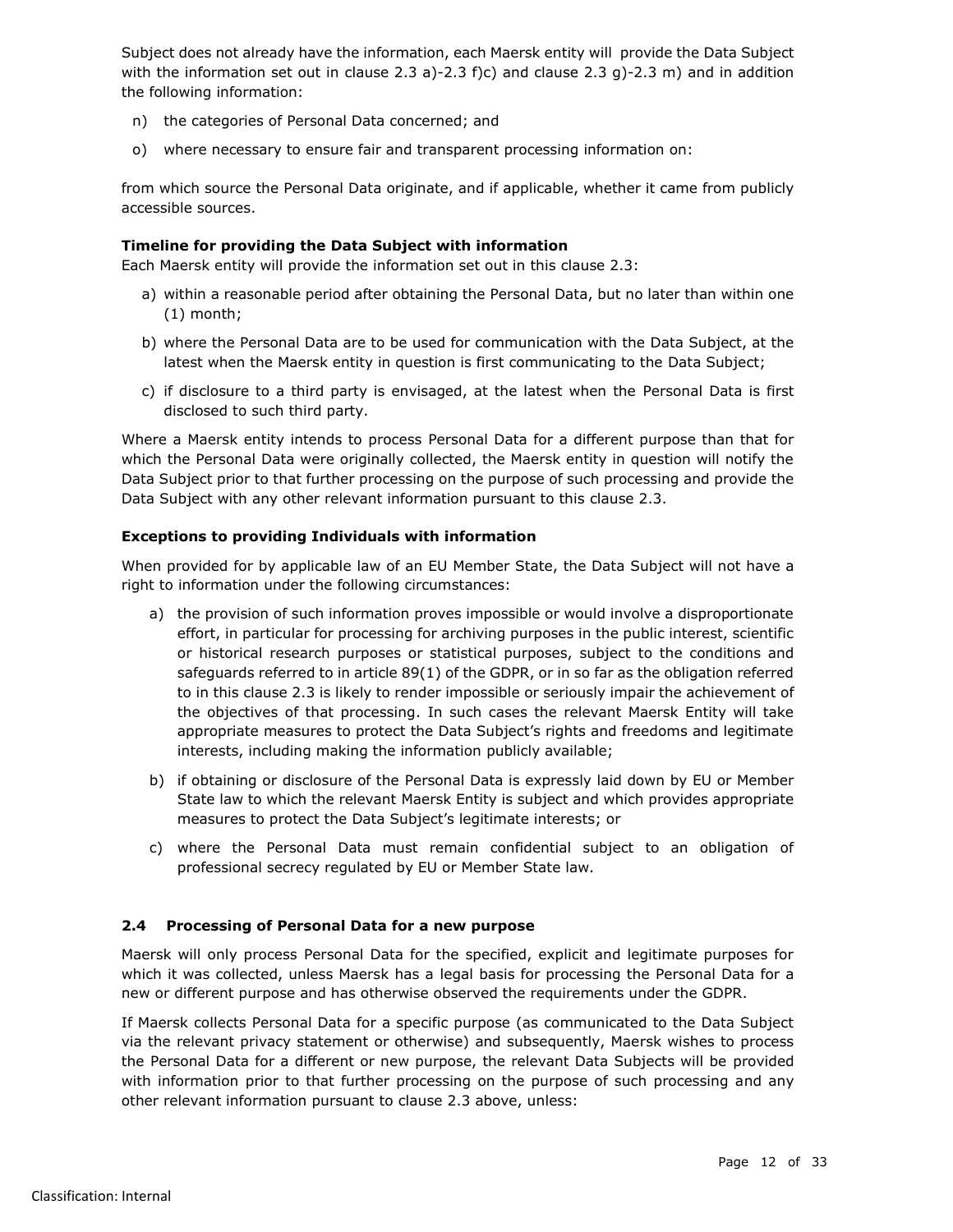- a) the processing is compatible with the purposes for which the Personal Data were initially collected; or
- b) there is a legal basis for not doing so, as described in clause [2.3](#page-10-0) above.

In certain cases, for example, where the processing concerns Special Categories of Personal Data, or where Maersk deems that no other legal basis applies, the Data subject's consent to the new use or disclosures may be necessary.

In some circumstances, for example where the new purpose of processing is for statistical, historical, or scientific research purposes, it will generally be permissible for Maersk to use a Data Subject's Personal Data for that new purpose, provided that this clause [2.4](#page-11-0) is observed and provided that the Data Subject has been informed of such purpose and that the processing is subject to the conditions and safeguards referred to in article 89(1) of the GDPR.

## <span id="page-12-0"></span>**2.5 Accuracy and Data Minimisation**

Maersk will only process Personal Data, which is adequate, relevant, and not excessive and will keep Personal Data accurate and up to date.

Maersk will only collect and use such Personal Data as may be necessary and proportionate in order to properly fulfil the purposes for which the Personal Data is processed.

Maersk will also keep Personal Data accurate and up to date. The main way of ensuring that Personal Data are kept accurate and up to date is by actively encouraging Data Subjects to inform Maersk when their Personal Data changes.

## <span id="page-12-1"></span>**2.6 Privacy by Design**

Maersk considers data privacy as an integral component of the design, development, operation and management of new projects, tools, applications, and internal services where processing of Personal Data is taking place. When Maersk engages vendors and partner organizations as part of any design, development and implementation work, Maersk will ensure that privacy by design is an integral component.

# <span id="page-12-2"></span>**2.7 Privacy by Default**

Maersk will use or adopt privacy as the default setting when designing, developing, operating and implementing new tools, apps and other technology used by Maersk and its employees. Maersk will ask its vendors and partner organizations to do the same.

## <span id="page-12-3"></span>**2.8 Data retention**

Maersk will only keep Personal Data for as long as is necessary for the purpose for which such data were collected or further processed.

Maersk will comply with any applicable internal guidelines, including but not limited to, privacy statements and guidelines (or equivalent) and information security policies (or equivalent) as revised and updated from time to time, including the provisions relating to data retention therein.

Personal Data, which is no longer required for the purposes for which it was originally collected and stored, is to be erased. In the event that statutory retention periods apply, the data shall be restricted rather than erased.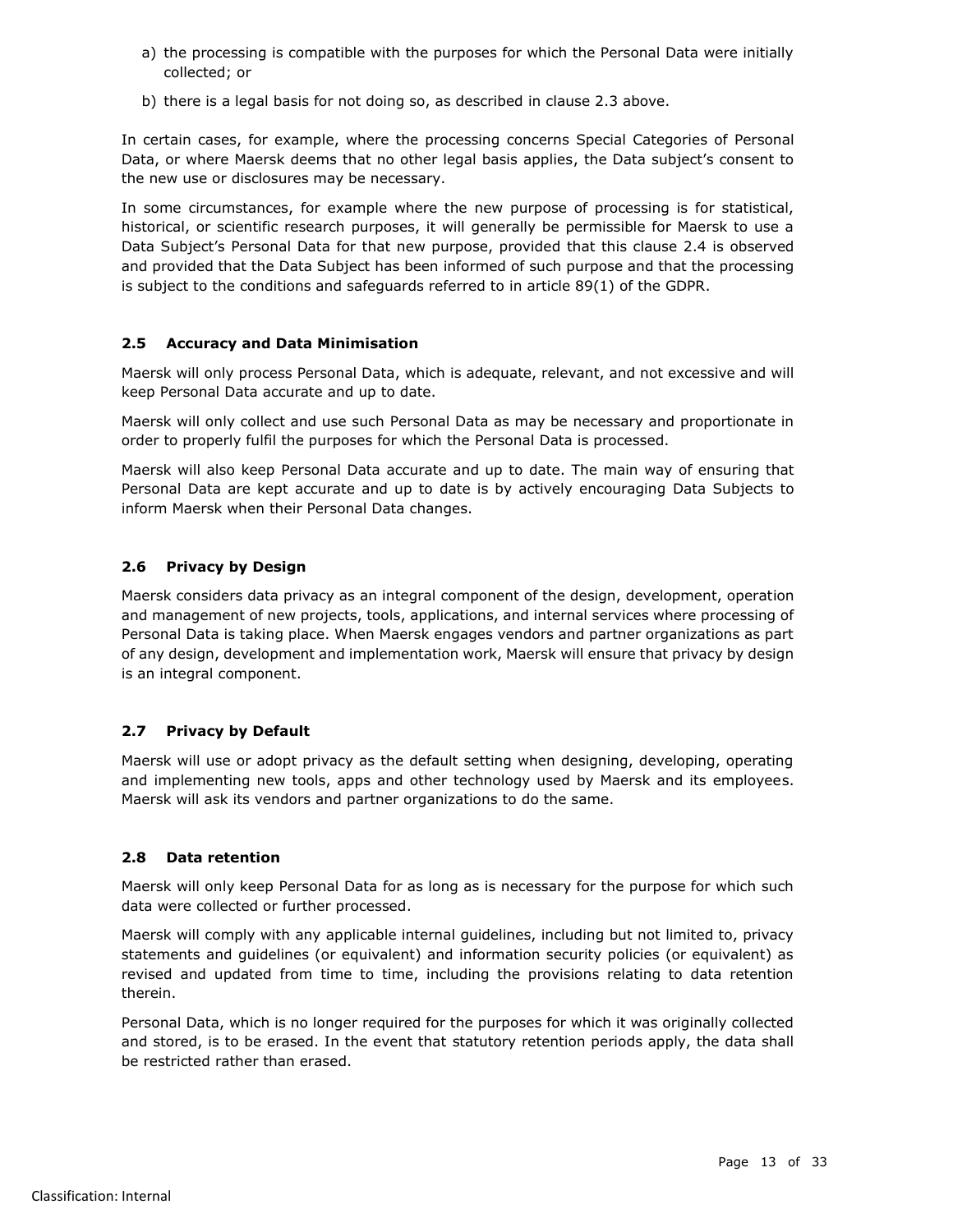## <span id="page-13-0"></span>**2.9 Special Categories of Personal Data**

Maersk will only process Special Categories of Personal Data if it is necessary to do so.

For the purpose of the BCR, and taking into account local law variations, Special Categories of Personal Data, are defined as information relating to a Data Subject's racial or ethnic origin, political opinions, religious or philosophical beliefs, trade union membership, genetic data, biometric data for the purpose of uniquely identifying a natural person, data concerning health, sex life or sexual orientation, and criminal offences.

Maersk will in some situations process Special Categories of Personal Data about Data Subjects, such as information on trade union membership, health, and criminal offences etc. However, Maersk will, in accordance with the principle of data minimization, assess whether Special Categories of Personal Data is actually required for the proposed use and when it is necessary in the context of the business.

Further, the collection and processing of Special Categories of Personal Data within Maersk must also take place with due consideration to any applicable anti-discrimination legislation.

Maersk will only process Special Categories of Personal Data where the Data Subject's explicit consent has been obtained unless Maersk has an alternative legitimate basis for the processing.

Data Subjects must explicitly consent to the collection and processing of their Special Categories of Personal Data by Maersk unless Maersk has another legal basis for doing so, for example, where the processing is necessary:

- a) for the purposes of carrying out the obligations and exercising specific rights of a Maersk entity in the field of employment law or other applicable Member State laws and regulations;
- b) to protect the vital interests of the Data Subject or of another person where the Data Subject is physically or legally incapable of giving his or her consent; or
- c) for the establishment, exercise or defence of legal claims.

If relying on explicit consent to process Special Categories of Personal Data, it must be specific, informed and freely given. Further, the consent must represent an unambiguous indication of the Data Subject's wishes by which he or she, by a statement or clear affirmative action, signifies agreement to the processing of the Personal Data relating to him or her.

When collecting consent, Maersk will ensure to inform Data Subjects of their right to withdraw consent at any time.

## <span id="page-13-1"></span>**2.10 Automated individual decisions**

There are particular requirements in place under EEA data protection legislation to ensure that no evaluation of or decision about a Data Subject which significantly affects them can be based solely on the automated processing of Personal Data unless measures are taken to protect the legitimate interests of Data Subjects.

Where decisions are made by automated means which have a significant or legal effect on Data Subjects, Data Subjects must be provided with meaningful information about the logic involved in the decision, as well as information about the significance and envisaged consequences of such processing for the Data Subject. Maersk will take necessary measures to protect the legitimate interests of Data Subjects when applying automated individual decisions.

The above will not apply if the automated decision is authorised or required by applicable legislation of an EEA country, or taken in preparation for, or in relation to, a contract with the Data Subject concerned, and, is to give the Data Subject something they have asked for, or where steps have been taken to safeguard the legitimate interests of the Data Subjects, or is based on the Data Subject's explicit consent.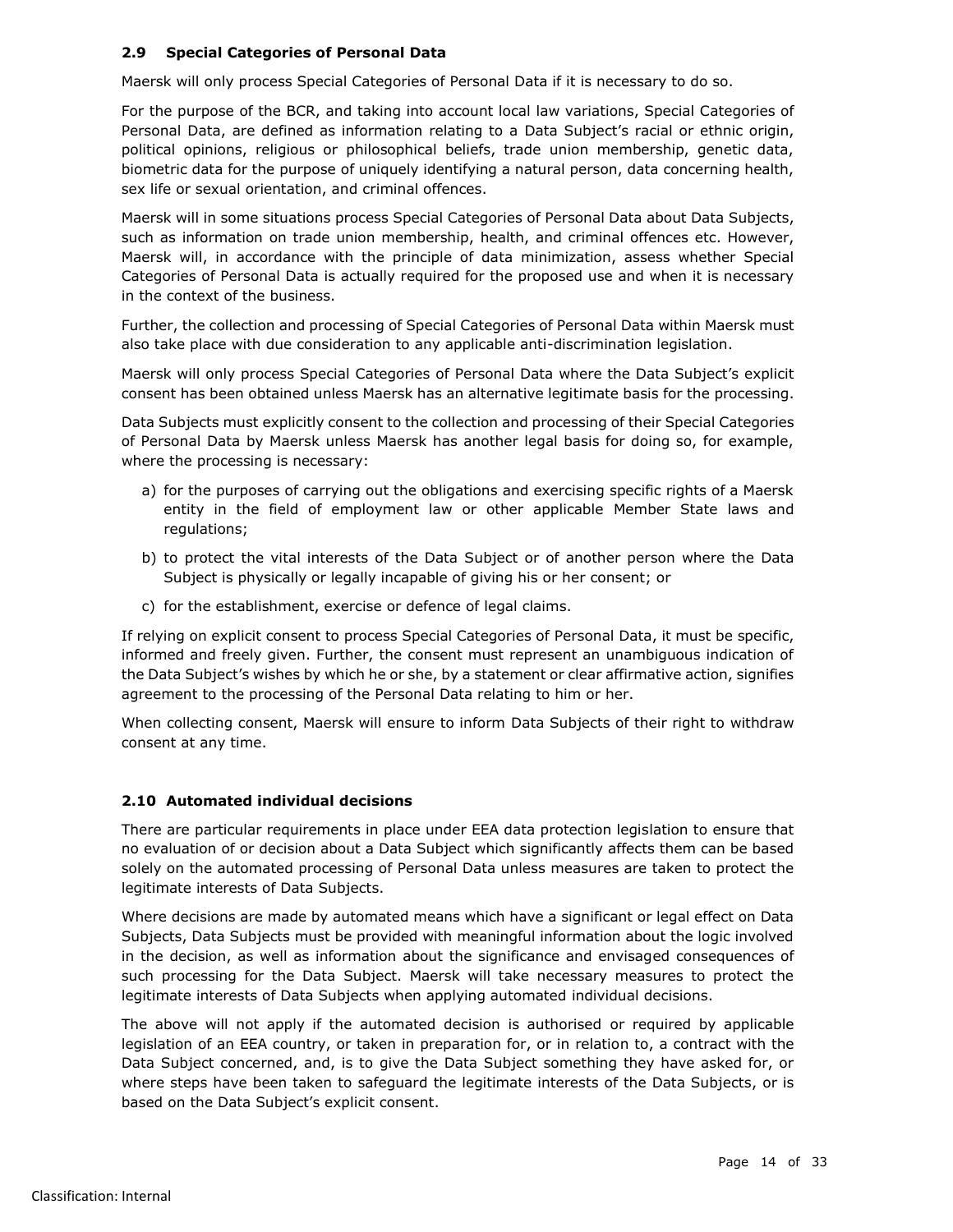Such processing should be subject to suitable safeguards, which include implementing the right to obtain human intervention with the Maersk entity, to express his or her point of view and to contest the decision.

## <span id="page-14-0"></span>**2.11 Transfers to third parties in non-EEA countries**

Maersk will not transfer Personal Data collected by a controller in the EEA to a third-party outside Maersk in non-EEA countries without ensuring adequate protection for the Personal Data.

The transfer of Personal Data from a Maersk entity to a non-Maersk entity (i.e., a company that is not bound by the Maersk BCR) outside the EEA is only permissible under the following conditions:

- a) the receiving entity demonstrates that it has an adequate level of protection for Personal Data within the meaning of Article 46 of the GDPR, e.g., by concluding an EU standard contract (Standard Contractual Clauses 2021/914/EU) or, if entered before 27 September 2021, Standard Contractual Clauses for Data Processors 2010/87/EU or Standard Contractual Clauses between Data Controllers 2001/497/EC or 2004/915/EC) in force until 27 December 2022. or by concluding other appropriate contractual agreements between the transferring and the receiving entity; or
- b) the transfer is permissible under the exceptions defined in Article 49 of the GDPR, to the extent such transfer is not massive, disproportionate or indiscriminate; and
- c) transfers of Personal Data from a Maersk entity to any public authority cannot be massive, disproportionate and indiscriminate in a manner that would go beyond what is necessary in a democratic society.

Furthermore, if the receiving entity is a data processor, the conditions set out in Articles 24, 25, 28, 29 and 32 of the GDPR must additionally be satisfied.

## <span id="page-14-1"></span>**2.12 Security**

Maersk will adhere to appropriate technical and organisational security measures to protect Personal Data against accidental or unlawful destruction or accidental loss, alteration, unauthorized disclosure or access and against all other unlawful forms of processing.

Having regard to the state of the art and the cost of their implementation, such measures will ensure a level of security appropriate to the risks represented by the processing and the nature of the Personal Data to be protected (privacy by design).

Special categories of Personal Data will be subject to specific security and protection measures. Such measures will further ensure that, by default, only Personal Data which are necessary for each specific purpose of the processing are processed (privacy by default).

Maersk complies with the Maersk information security policies as revised and updated from time to time together with any other security policies and guidelines applicable to a Maersk entity.

Maersk has implemented a data protection breach procedure setting out how all Personal Data breaches must be reported to the Chief Data Privacy Compliance Officer and procedures for how the Data Privacy Compliance Officer and the Maersk entities must handle Personal Data breaches, including reporting such to [dataprivacy@maersk.com.](mailto:dataprivacy@maersk.com) Furthermore, the data protection breach procedure sets out how Maersk will ensure to notify Data Subjects of a Personal Data breach where the Personal Data breach is likely to result in a high risk to the rights and freedoms of the Data Subjects. Furthermore, any Personal Data breaches will be documented (comprising the facts relating to the Personal Data breach, its effects and the remedial action taken) and the documentation will be made available to the EEA Supervisory Authorities on request.

Maersk will ensure that providers of services (data processors) to Maersk also adopt appropriate security measures.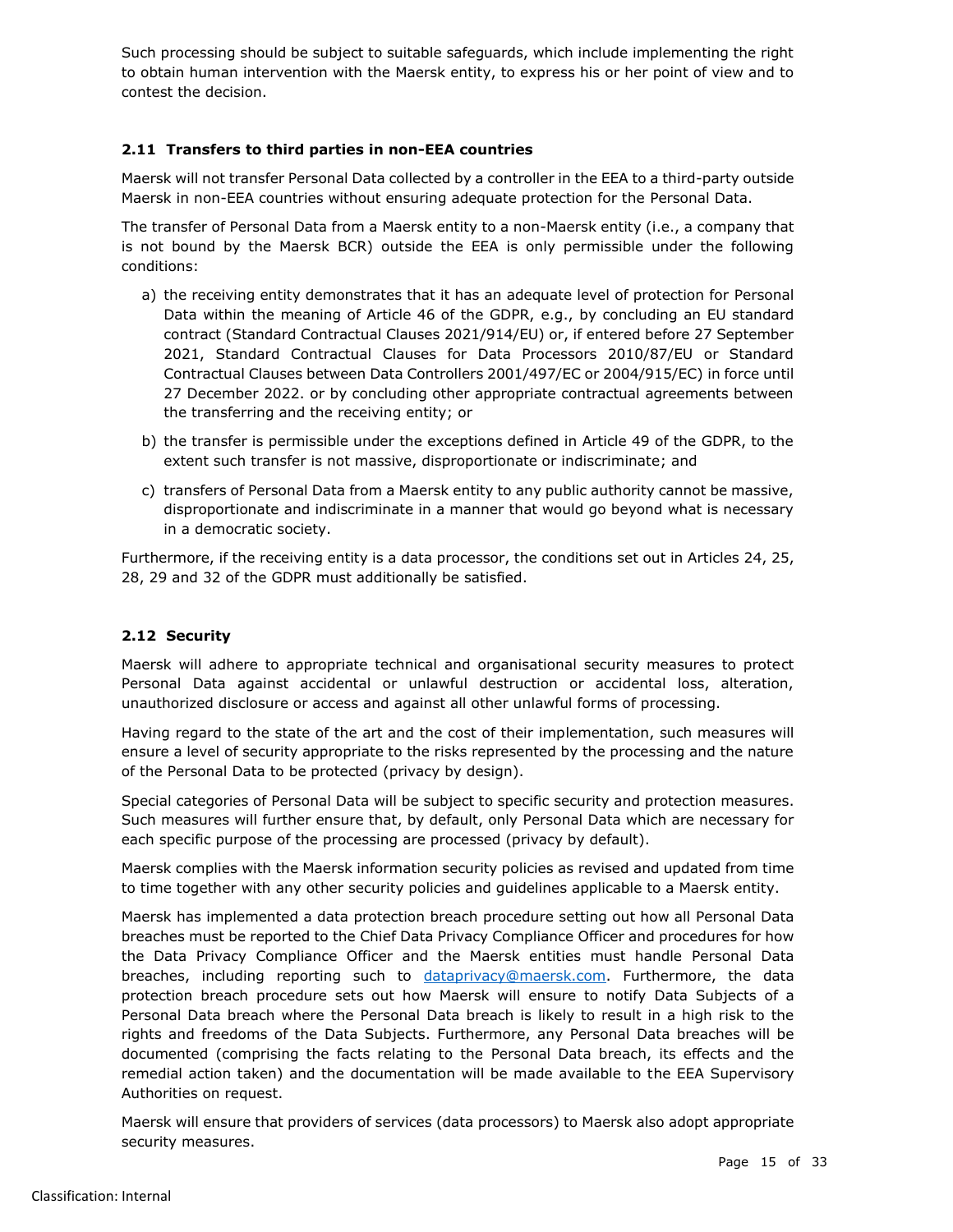## <span id="page-15-0"></span>**2.13 Processing by data processors**

If an external service provider to a Maersk entity has access to Personal Data about Data Subjects (e.g., an external hosting provider), the following requirements will be observed:

- a) the service provider is carefully assessed and selected by the Maersk entity being the controller on the basis of the processor's ability to ensure the implementation and maintenance of necessary technical and organizational security measures required for complying with the Maersk BCR in relation to data processing;
- b) the controller will ensure and regularly verify that the processor remains fully compliant with the agreed technical and organizational security requirements;
- c) the rights and obligations of the processor must be regulated in a written agreement in which the rights and obligations of the processor are unambiguously defined. In particular, such agreement will stipulate that the processor:
	- i) processes the Personal Data only on documented instructions from the controller;
	- ii) ensures the confidentiality of persons processing the Personal Data;
	- iii) will not engage another processor without prior authorisation from the controller;
	- iv) takes all measures required to implement the necessary technical and organisational security measures;
	- v) ensures that any processing by a sub-processor will be subject to the same data protection requirements as stipulated in the agreement between the controller and the processor;
	- vi) assists the controller with answering requests from Data Subjects to exercise their rights;
	- vii) that the processor remains liable to the controller for any breach of the data protection obligations by a sub-processor;
	- viii) assists the controller in ensuring compliance with applicable security requirements, notification of EEA Supervisory Authorities and Data Subjects in case of a data breach and with conducting data protection impact assessments and prior consultations with EEA Supervisory Authorities, if necessary;
	- ix) at the choice of the controller deletes or returns all copies of the Personal Data to the controller upon termination of the services;
	- x) makes available to the controller all information necessary to demonstrate compliance with data protection legislation, in particular that the processor will contribute to audits, including inspections, conducted by the controller or a third party appointed by the controller; and
	- xi) the controller retains responsibility for the legitimacy of the processing and continues to be the point of contact for the Data subject.

Where Maersk entities process Personal Data on behalf of other Maersk entities, a written agreement must be entered between the Maersk entities acting as processor and controller, respectively.

Where a service provider is a Maersk entity processing Personal Data on behalf of another Maersk entity, the Maersk entity which is the controller must ensure that the requirements set out in this clause [2.13](#page-15-0) are observed and that a written agreement is entered with the Maersk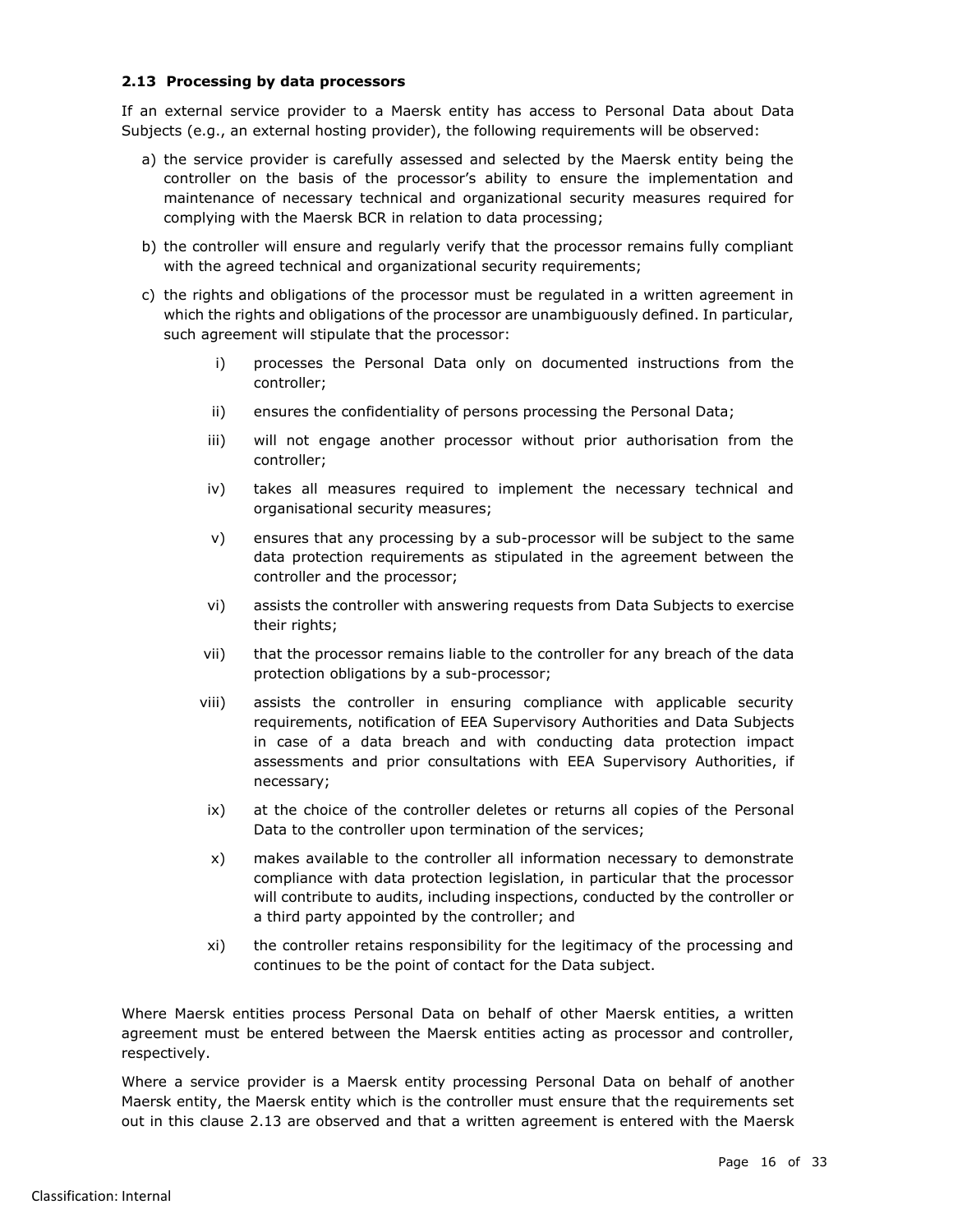entity acting as the processor (e.g. in the form of a Service Level Agreement). Such agreement must meet the requirements set out in this clause [2.13.](#page-15-0)

#### <span id="page-16-0"></span>**2.14 Data Subjects' Rights**

Maersk will adhere to the Data Subjects' Requests and Complaints Procedure set out in Appendix 1 and will be receptive to any queries or requests made by Data Subjects regarding the processing of their Personal Data.

Each Maersk entity will ensure that all data subjects will be able to obtain:

- a) confirmation as to whether or not Personal Data relating to the data subject is being processed and the following information:
	- i) the purposes of the processing,
	- ii) the categories of Personal Data concerned,
	- iii) the recipients or categories of recipients to whom the Personal Data are disclosed,
	- iv) the envisaged period for which the Personal Data will be stored, or, if not possible, the criteria used to determine that period,
	- v) the existence of the right to request from the Maersk entity rectification or erasure of Personal Data or restriction of processing of Personal Data concerning the data subject or to object to such processing,
	- vi) the right to lodge a complaint with an EEA Supervisory Authority,
	- vii) where the Personal Data are not collected from the Data Subject, any available information as to their source, and
	- viii) whether automated decision making will be applied to the Personal Data, including information on the logic involved in such decision making and the significance and envisaged consequences of such processing;
- b) communication to the Data Subject in an intelligible form of the Personal Data undergoing processing and of any available information as to their source, including a copy of the Personal Data undergoing processing;
- c) the rectification, restriction or erasure of Personal Data of which the processing does not comply with the provisions of the BCR or applicable local law, in particular because of the incomplete or inaccurate nature of the Personal Data;
- d) notification to third parties to whom the Personal Data has been disclosed of any rectification, restriction or erasure carried out in compliance with (c), unless this proves impossible or involves a disproportionate effort, without constraint, at reasonable intervals and without excessive delay or expense. The response may be in a written form (e-mail will be sufficient);
- e) restriction of a Maersk entity's processing of the Data Subject's Personal Data where:
	- i) the accuracy of the Personal Data is contested by the Data Subject, for a period enabling the Maersk entity to verify the accuracy of the Personal Data;
	- ii) the processing is unlawful and the Data Subject opposes the erasure of the Personal Data and requests the restriction of their use instead;
	- iii) the Maersk entity no longer needs the Personal Data for the purposes of the processing, but they are required by the Data Subject for the establishment, exercise or defence of legal claims; or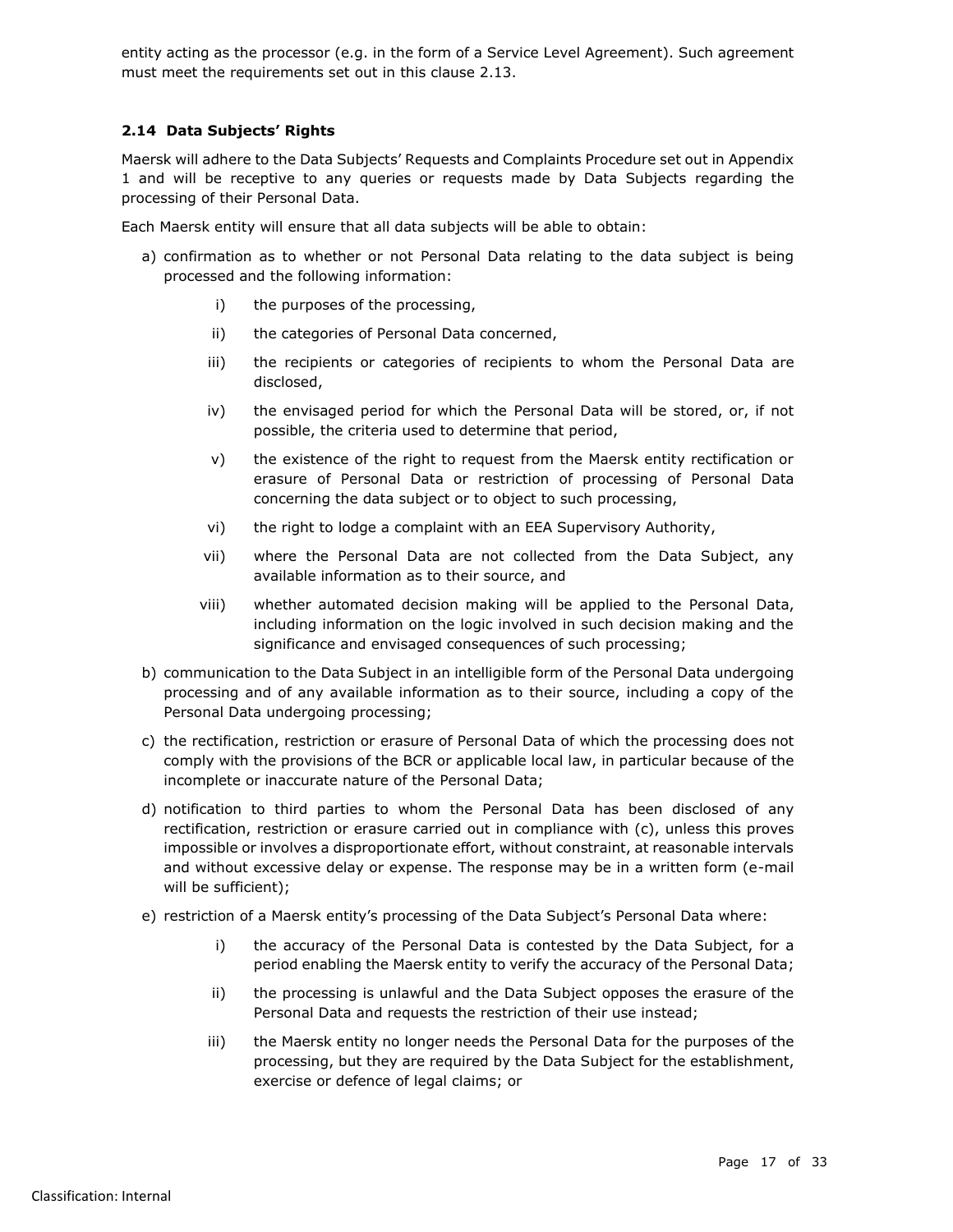- iv) the Data Subject has objected to processing pending the verification whether the legitimate grounds of the Maersk entity override those of the Data Subject;
- <span id="page-17-3"></span>f) the Personal Data which the Data Subject has provided to the Maersk entity being the controller in a structured, commonly used and machine-readable format and have the right to transmit those data to another controller where
	- i) the processing is based on consent from the Data Subject or on a contract with the Data Subject in accordance with clause [2.2](#page-9-2) [b\),](#page-9-3) and
	- ii) the processing is carried out by automated means;
- g) the right at any time to object, on grounds relating to the Data Subject's particular situation, where the processing of Personal Data is based on a balancing of interests, including profiling; and
- h) the right not to be subject to a decision based solely on automated processing, including profiling, which produces legal effects concerning him or her or similarly significantly affects him or her.

Applicable Data Protection Legislation may restrict the Data Subject's right to access if this right is exercised repeatedly within a short period of time, unless the Data Subject can show a legitimate reason for the repeated assertion of claims for information.

Each Maersk entity may charge the Data Subject a reasonable fee for repeatedly providing the information, to the extent that applicable Data Protection Legislation permits this.

Further, each Maersk entity will ensure that all Data Subjects may at any time object to the Maersk entity's processing of Personal Data relating to the Data Subject. Where the objection is justified, each Maersk entity will ensure that the Personal Data is erased and will no longer be processed.

The Data Subject can assert the above rights by contacting the respective HR department (for employees), Privacy Lead or the Data Privacy Compliance Officer of Maersk.

# <span id="page-17-0"></span>**3 SUPERVISION OF DATA PRIVACY COMPLIANCE**

## <span id="page-17-1"></span>**3.1 Accountability**

Everyone who works for or on behalf of Maersk is:

- a) responsible and accountable for processing Personal Data ethically and lawfully and in compliance with the provisions of the BCR;
- b) expected to comply with Maersk's policies and data privacy practices when processing Personal Data; and
- c) expected to understand the data privacy requirements which have relevance to the Personal Data they process on behalf of Maersk using our policies and training material.

Maersk has processes and procedures in place to manage and monitor our compliance with data privacy requirements, including the BCR. Further, Maersk has appropriate technical and organizational measures to meet these requirements. Everyone at Maersk is expected to follow these processes and comply with such procedures and measures.

## <span id="page-17-2"></span>**3.2 Records of processing activities**

Each Maersk entity has established and maintains a record of all categories of processing activities carried out by the Maersk entity. The record of processing activities contains the following information for each processing activity: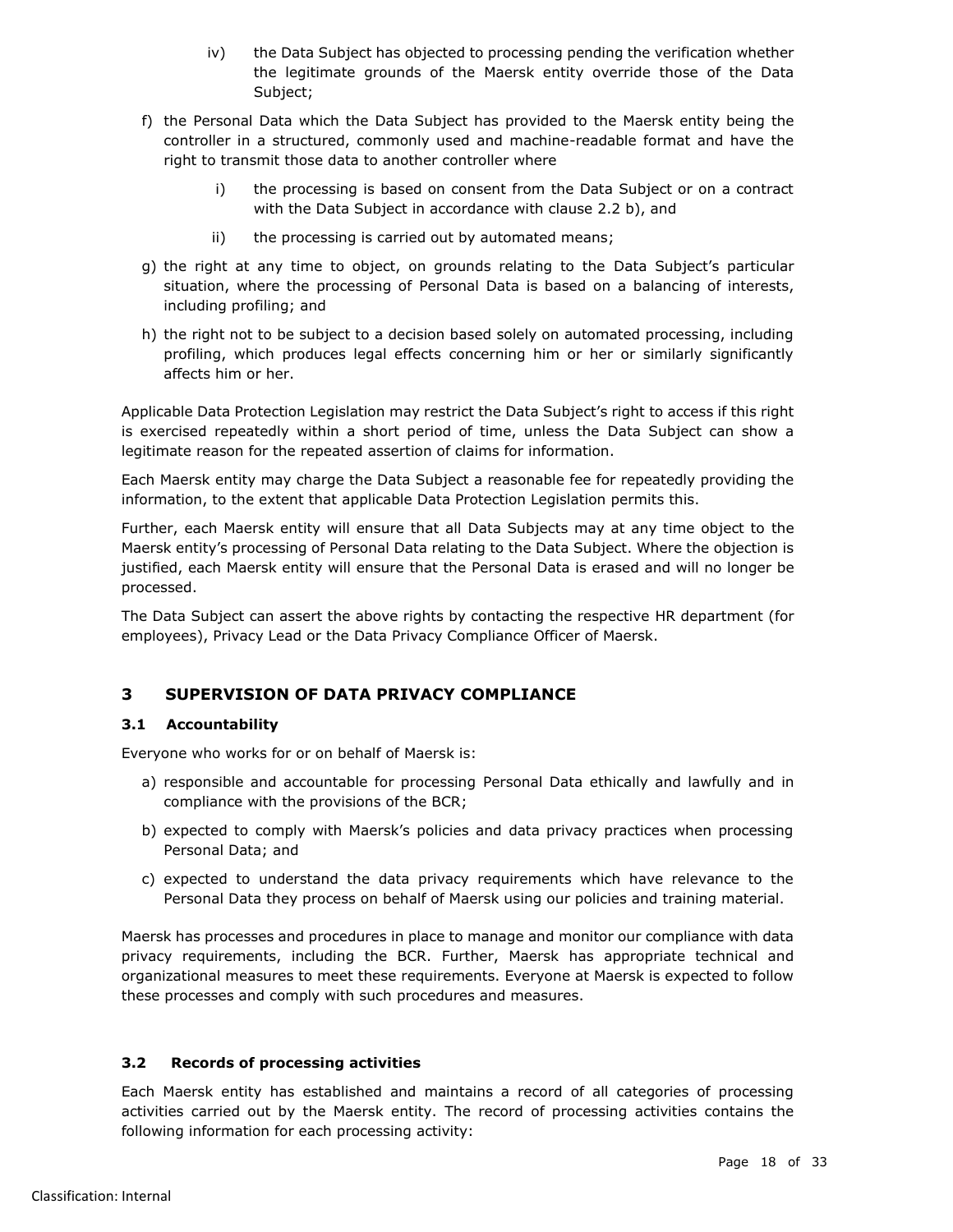- a) the name and contact details of the Maersk entity;
- b) the purposes of the processing;
- c) a description of the categories of Data Subjects and of the categories of Personal Data;
- d) the categories of recipients to whom the Personal Data have been or will be disclosed, including recipients in countries outside of the EEA;
- e) where transfers of Personal Data to a recipient in countries outside of the EEA, the country/-ies in which the recipient is established and the documentation of suitable safeguards (e.g. the Commission's standard contractual clauses);
- f) where possible, the envisaged time limits for erasure of the different categories of data; and
- g) where possible, a general description of the technical and organisational security measures implemented to protect the Personal Data.

The record is maintained in writing, including in electronic form, and will be made available to an EEA Supervisory Authority on request.

# <span id="page-18-0"></span>**3.3 Data Protection Impact Assessments**

Each Maersk entity will assess the risk of its processing activities and where it is assessed that a processing activity is likely to result in a high risk to the rights and freedoms of natural persons, the Maersk entity will in cooperation with the relevant Privacy Lead carry out a data protection impact assessment in accordance with Article 35 of the GDPR.

If the data protection impact assessment indicates that the processing would result in a high risk in the absence of measures taken by the Maersk entity to mitigate the risk, the Privacy Lead must consult the Data Privacy Compliance Officer and the Data Privacy Compliance Officer will consult the competent EEA Supervisory Authority, prior to processing Personal Data for the relevant processing activity.

## <span id="page-18-1"></span>**3.4 Training**

Maersk will provide appropriate training to employees who permanently or regularly handle Personal Data, who are involved in the collection of Personal Data relating to Data Subjects and employees who are engaged in the development of tools used to process Personal Data about Data Subjects or the acquisition of such tools/IT systems. Maersk has developed a Data Privacy Introduction video (available in English, Chinese, Portuguese and Spanish) and webinar training for relevant employees as well as Data Privacy e-learning course for Privacy Leads. All of these training tools are mandatory to complete. The e-learning course focuses on the general principles for processing Personal Data, thus focusing among other things on the principles relating to processing of personal data, third party management and data subject rights. HR and the compliance team continuously monitors the completion rate of the trainings and follows up upon reports.

## <span id="page-18-2"></span>**3.5 Audit**

Maersk will comply with the Audit procedure set out in Appendix 2. The purpose of the audits is to assess our compliance with our internal procedures and practices, applicable Data Protection Legislation and the BCR.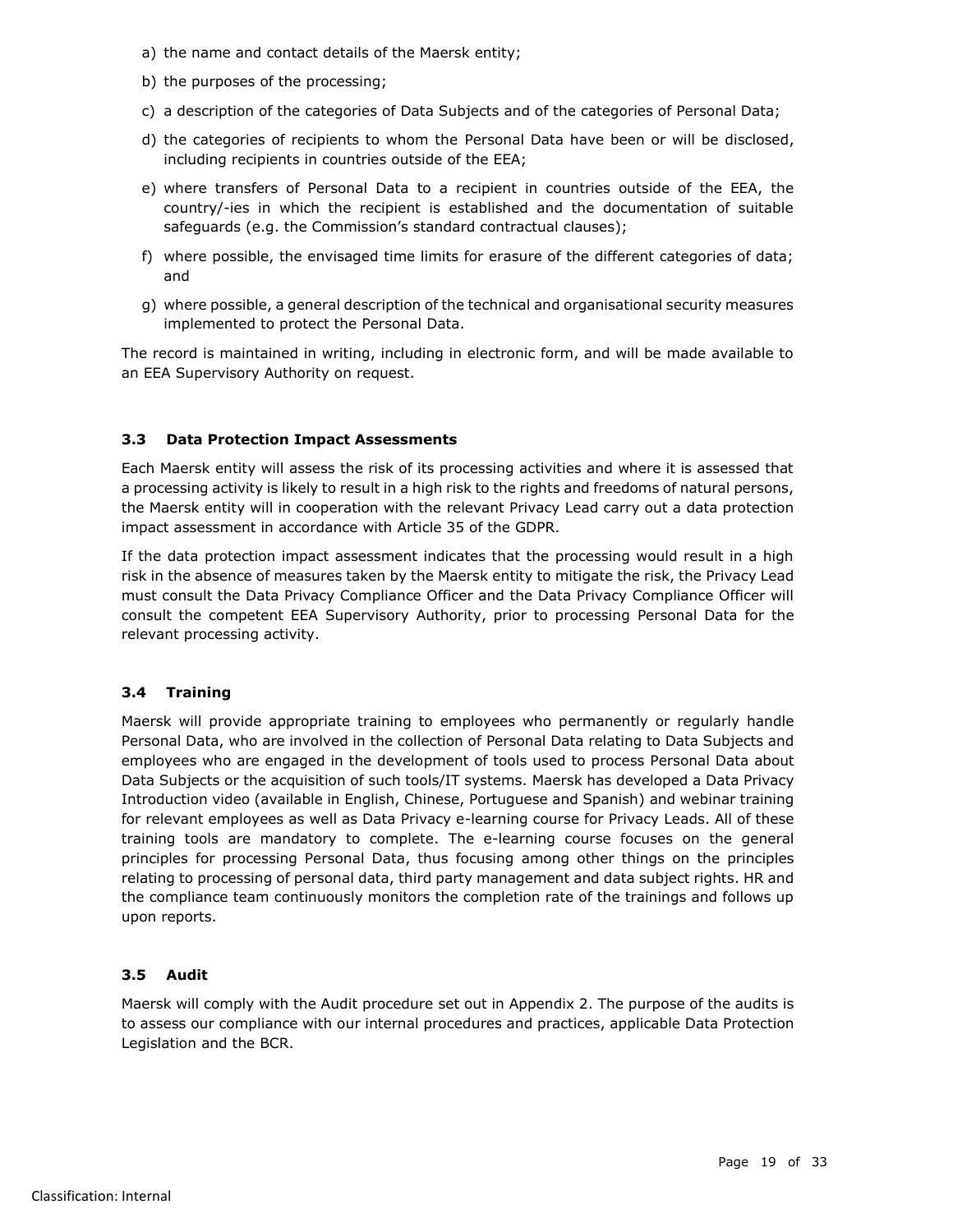## <span id="page-19-0"></span>**3.6 Complaint handling**

Maersk will comply with the procedure on complaints set out in Appendix 1 (Data Subjects' Requests and Complaints Procedure).

## <span id="page-19-1"></span>**3.7 Co-operation with Supervisory Authorities**

Maersk will comply with the procedure for co-operation with EEA Supervisory Authorities set out in Appendix 3.

## <span id="page-19-2"></span>**3.8 Update of the BCR**

Maersk will comply with the Updating Procedure set out in Appendix 4.

# <span id="page-19-3"></span>**4 RELATIONSHIP BETWEEN THE BCR AND LOCAL STATUTORY REGULATIONS**

Prior to a data transfer taking place, the data exporting entity with help of the data importing entity will, taking into account the circumstances of the transfer, evaluate, if local legislation, regulations, statutes, court orders or mandatory standards (hereinafter "Local Legislation") will prevent Maersk from fulfilling its obligations under the BCR and determine any required supplementary measures to be taken.

Before any updated Local Legislation comes into force and where the transfer already takes place, the data exporting entity with help of the data importing entity will evaluate, if the updated Local Legislation will prevent Maersk from fulfilling its obligations under the BCR and determine any required supplementary measures to be taken.

The Chief Data Privacy Compliance Officer will inform and advice Maersk on the documented investigation and any proposed supplementary measures as part of the DPCO role described in clause 1.8.

Where Local Legislation requires a higher level of protection than is contemplated under the BCR, such Local Legislation will take precedence over the BCR, and the processing will take place in accordance with the Local Legislation.

Where the evaluation of Local Legislation requires supplementary measures, Maersk entities will implement those. However, if no supplementary measures can be put in place Maersk entities must suspend the transfer; if a Maersk entity decides to continue the transfer, the relevant EEA Supervisory Authorities will be notified.

The outcome of the evaluation and proposed supplementary measures will be properly documented and kept at the disposal of the EEA Supervisory Authorities.

Where a Maersk entity has reasons to believe that any legal requirement the Maersk entity is or may become subject to in a third country prevents or may prevent the Maersk entity from fulfilling its obligations under the BCR or has or may have substantial effect on the guarantees provided by the Data Protection Legislation, including any legally binding request for disclosure of personal data by a law enforcement authority or state security body, the Maersk entity will promptly inform the Chief Data Privacy Compliance Officer, who will report such problem to the competent EEA Supervisory Authority (except where prohibited by a law enforcement authority, such as prohibition under criminal law to preserve the confidentiality of a law enforcement investigation).

In specific cases where the abovementioned notification is prohibited, the relevant Maersk entity will use best efforts for such prohibition to be waived. If, despite its efforts, the requested Maersk entity is not in a position to notify the competent EEA Supervisory Authorities, it will annually provide general information on the requests it received to the competent EEA Supervisory Authorities.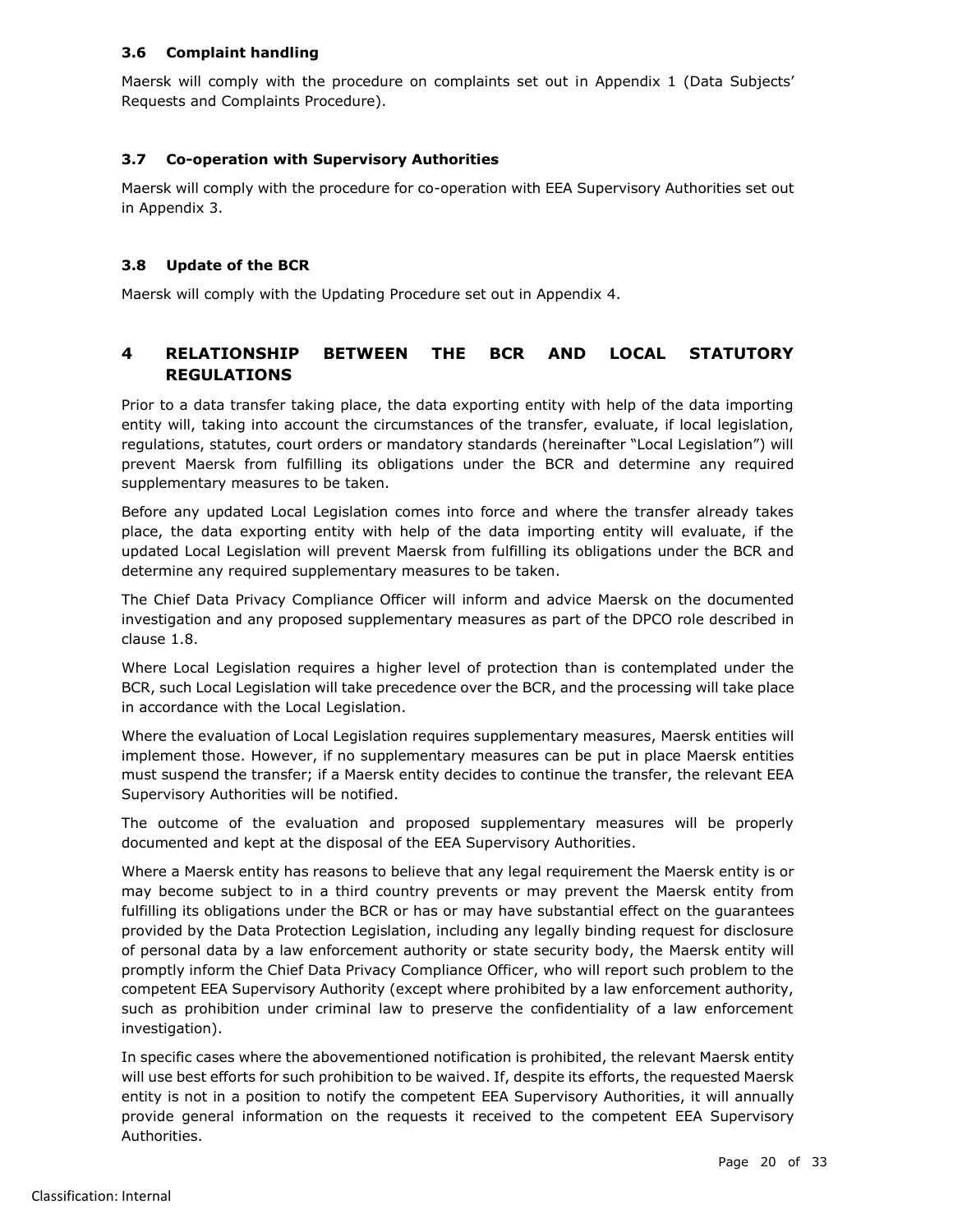Any judgment of a court or tribunal and any decision of an administrative authority of a third country requiring a controller or processor to transfer or disclose personal data may only be recognised or enforceable in any manner if based on an international agreement, such as a mutual assistance treaty, in force between the requesting third country and the EU or a Member State, without prejudice to other grounds for transfer pursuant to Chapter V of the GDPR.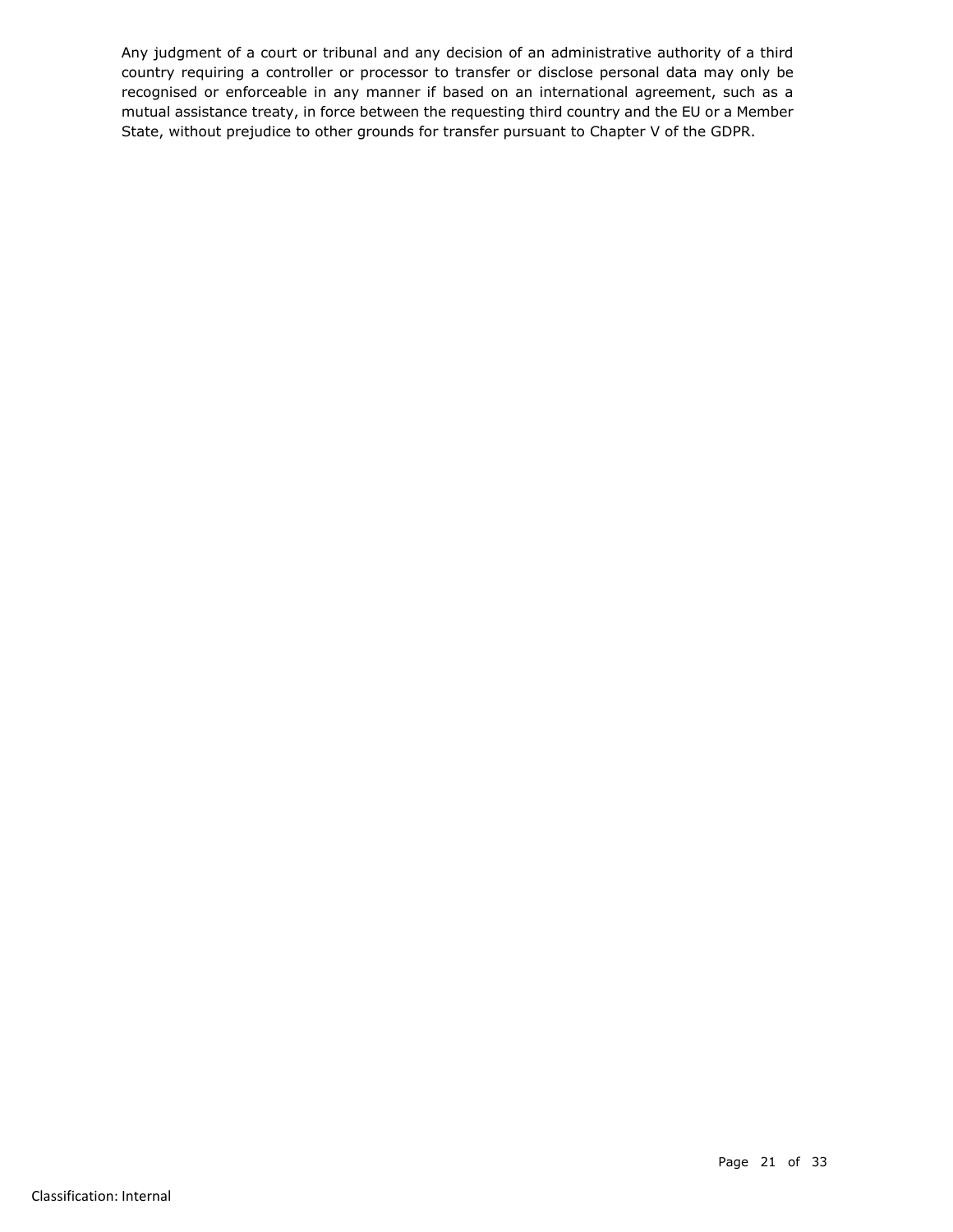## <span id="page-21-0"></span>**APPENDIX 1 DATA SUBJECTS' REQUESTS AND COMPLAINTS PROCEDURE**

## **1. Background**

EEA data protection law gives Data Subjects whose Personal Data is collected and/or used in EEA certain rights, and in Maersk, we extend this as our standard global procedure. This procedure explains how Maersk deals with the following rights:

| <b>Data Subjects' Rights</b>                                                                                                                                                                                                                                                                                                                                                                                                            | below<br><b>Sections</b><br>applicable |
|-----------------------------------------------------------------------------------------------------------------------------------------------------------------------------------------------------------------------------------------------------------------------------------------------------------------------------------------------------------------------------------------------------------------------------------------|----------------------------------------|
| The right to be informed whether any Personal Data about them is<br>being processed by the organisation and to request certain<br>information about the processing of their Personal Data. This is<br>known within Maersk as an <b>access request</b> .                                                                                                                                                                                 | Sections 2 and 3                       |
| Where a Data Subject's Personal Data is incomplete or inaccurate,<br>the Data Subject has the right to request rectification,<br>restriction of processing and erasure of their Personal Data.                                                                                                                                                                                                                                          | Sections 2 and 4                       |
| Data Subjects have the <b>right to request portability</b> of the Personal<br>Data, which they have provided to Maersk, where the processing by<br>Maersk is based on consent or on a contract with the Data Subject<br>and where the processing is carried out by automated means.                                                                                                                                                     | Section 2 and 4                        |
| The Data Subjects have the right at any time to object to the<br>processing of Personal Data concerning him or her, on grounds<br>relating to the Data Subject's particular situation, where the<br>processing of Personal Data is based on a balancing of interests,<br>including against being subject to automated decision making such<br>as profiling, which produces legal effects or significantly affects the<br>Data Subjects. | Section 2 and 4                        |
| The Data Subject has the <b>right to complain</b> to Maersk. This includes<br>complaints about the way in which Maersk has responded to a Data<br>Subject's access request, or request for the deletion, amendment or<br>cessation of processing of the Data Subject's Personal Data, as well<br>as complaints about Maersk's compliance with the BCR.                                                                                  | Sections 2 and 5                       |

Where a Data Subject's request or complaint is subject to EEA data protection laws because it is made in respect of Personal Data collected and/or used within the EEA, such a request or complaint will be dealt with by Maersk in accordance with this procedure, however, the local EEA law will prevail if the EEA data protection law differs from this procedure.

## **2. Initial procedure for receipt of requests and complaints**

Data Subjects can make requests/objections or complaints by contacting the relevant HR department (if the data subject is an employee or applicant), Privacy Lead or Maersk's Global Data Privacy Compliance Team by contacting [dataprivacy@maersk.com.](mailto:dataprivacy@maersk.com)

Access requests are handled by the relevant Privacy Lead.

Other requests and objections are handled by HR (if the data subject is an employee or applicant) or the relevant Privacy Lead.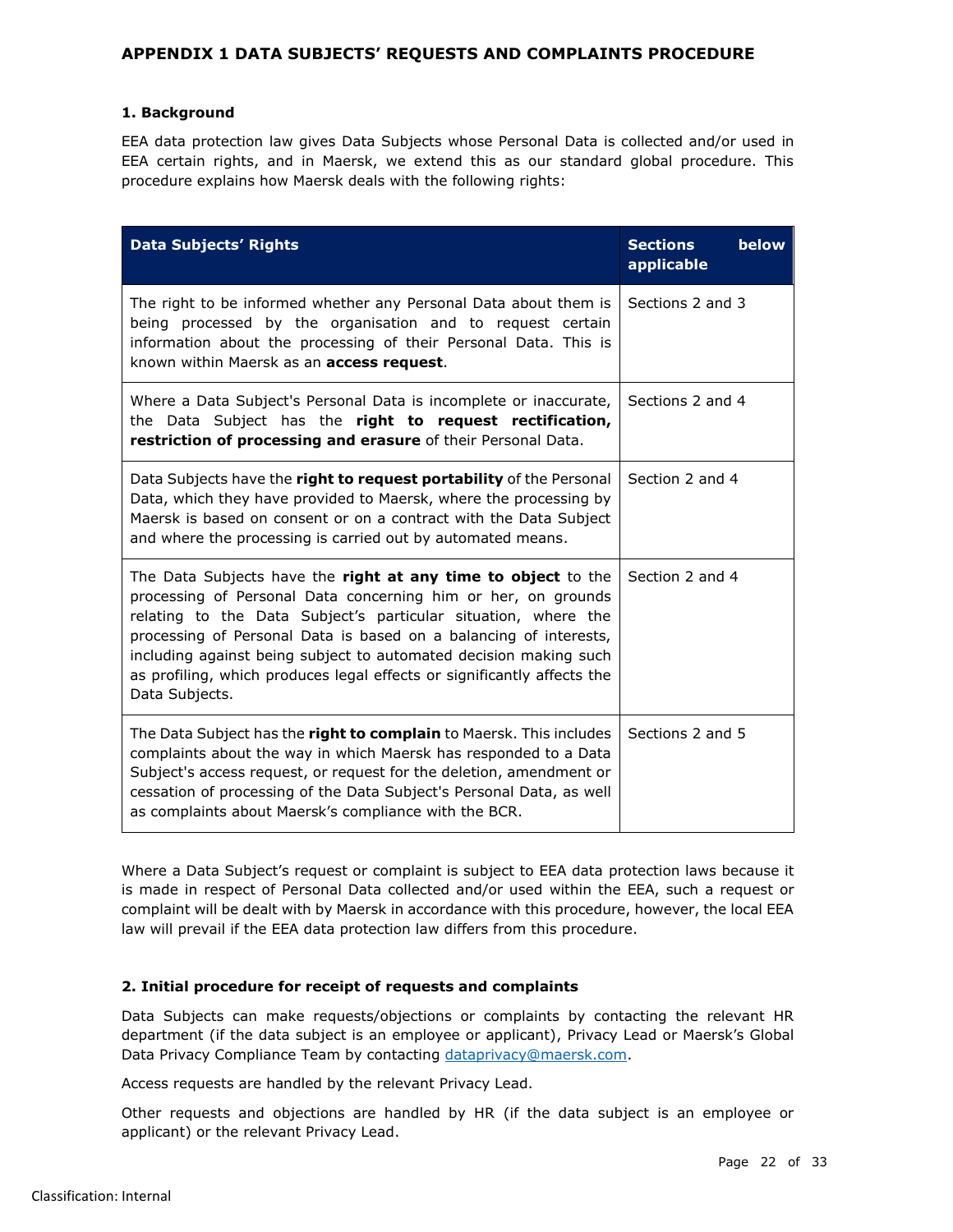Complaints are handled by the Privacy Leads with an option to appeal a response to Maersk's Chief Data Privacy Compliance Officer by contacting [dataprivacy@maersk.com.](mailto:dataprivacy@maersk.com)

Requests/objections received by anyone within Maersk must be forwarded to the relevant HR department or Privacy Lead immediately, indicating the date on which it was received together with any other information which may be of help in dealing with the request/objection. Similarly, complaints must be sent to the relevant Privacy Lead.

## **2.1 Relevant information from a Data Subject**

Both requests and complaints should preferably be made in writing (which can include email), and preferably in English (however, neither language nor format are firm requirements).

Data Subjects should indicate the following in their request or complaint:

- a) Their full name, position with or relation to Maersk (as applicable) and contact details (email address and telephone number, incl. country code (e.g., +45 for Denmark))
- b) The name of the Maersk entity or at least the Maersk entity and country to which their request or complaint relates

Where a Data Subject is making an access request, requesting portability, rectification or erasure, or objecting to processing, the Data Subject must also specify:

- a) the type of data to which the Data Subject is seeking access, requiring portability, rectification or deletion, or objecting to processing (as relevant);
- b) the system in which the data are likely to be stored and the likely dates (if known); and
- c) the circumstances in which Maersk obtained the data (if known)

Where a Data Subject is making a complaint, he/she must also provide:

a) a description of the reason why the Data Subject is making the complaint, including a detailed description of the circumstances leading to the complaint.

Maersk is only obliged to process a Data Subject's request or complaint if Maersk is supplied with the necessary information required to confirm the identity of the Data Subject making the request or complaint and to locate any Personal Data requested or complained about, if relevant.

## **2.2 Clarification of requests or complaints**

Maersk will provide reasonable assistance to a Data Subject making a request or complaint to enable that Data Subject to provide Maersk with the information it needs in order to process the Data Subject's request or complaint. Where information which is necessary for Maersk to deal with the matter is missing, HR or the relevant Privacy Lead as set out above will contact the Data Subject with a request to provide the necessary information and explain to the Data Subject that Maersk need not comply with a Data Subject's request or complaint if:

- a) The request/complaint does not contain the information required under section 2.1 of this procedure where that information is necessary to enable Maersk to comply with the request/complaint;
- b) The request/complaint is not sufficiently specific; or
- c) The identity of the relevant Data Subject cannot be established by reasonable means.

In addition, Maersk need not comply with a Data Subject's access request if Maersk has previously complied with an access request made by the Data Subject, and where: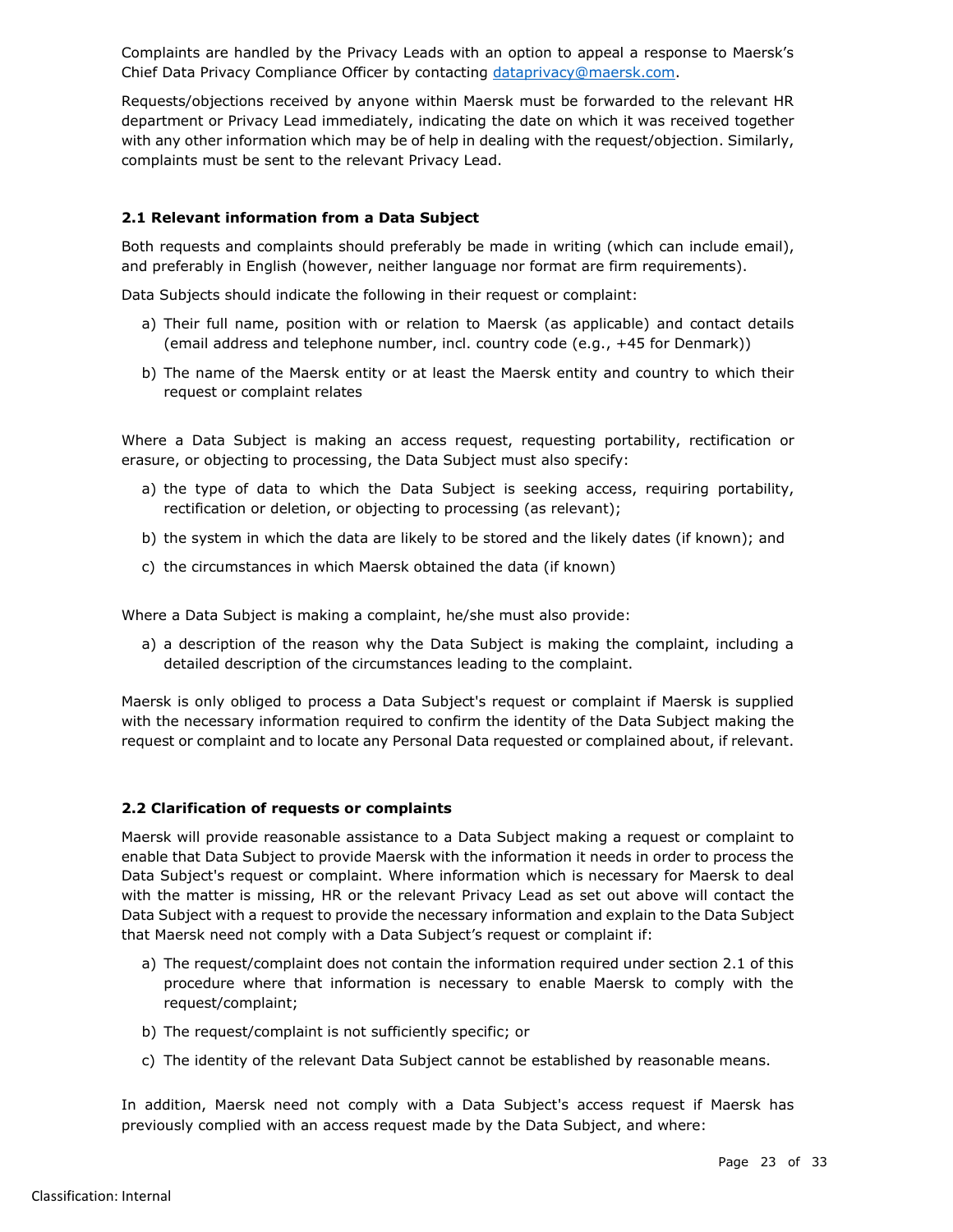- a) one or more further access requests are then made by the same Data Subject for identical Personal Data; and
- b) no reasonable interval or specific interval as stipulated by applicable local law has elapsed between compliance with a previous request and the Data Subject's new request.

In making this decision, Maersk will take into account the nature of the Personal Data processed, how often that Personal Data is amended and the purpose of processing the Personal Data.

## **2.3 Initial assessment of all requests or complaints**

When all requested information has been received from the Data Subject, HR or the relevant Privacy Lead will in accordance with the procedure set out in section 2send written confirmation of receipt of the request or complaint. Where Maersk cannot comply with the request or complaint for the reasons set out in section 2.2 of this procedure, Maersk will inform the Data Subject accordingly. The information to the Data Subject will contain the reasons for Maersk's inability to comply with the request or complaint as well as an explanation of the consequences hereof.

## **3. Access requests**

## **3.1 Approach and scope**

The request does not have to be official or mention data protection law to qualify as an access request.

A Data Subject making an access request to a Maersk entity is entitled to:

- a) Be informed whether the Maersk entity holds and is processing Personal Data about that Data Subject.
- b) Be given at least the following information:
	- i) the purposes for which the Personal Data are being processed;
	- ii) the categories of Personal Data processed about the Data Subject;
	- iii) the recipients or categories of recipients to whom the Personal Data have been, or may be, disclosed by Maersk;
	- iv) the envisaged period for which the Personal Data will be stored, or, if not possible, the criteria used to determine that period;
	- v) the existence of the right to request from the Maersk entity rectification or erasure of Personal Data or restriction of processing of Personal Data concerning the Data Subject or to object to such processing as well as the right to lodge a complaint with an EEA Supervisory Authority;
	- vi) where the Personal Data are not collected from the Data Subject, any available information as to their source, and
	- vii) whether automated decision making will be applied to the Personal Data, including information on the logic involved in such decision making and the significance and envisaged consequences of such processing.
- c) Receive communication in an intelligible form of the Personal Data held by the Maersk entity.

Usually, no fee will be charged for an access request but this will be left to the discretion of the Maersk entity to which the access request relates in accordance with local applicable law.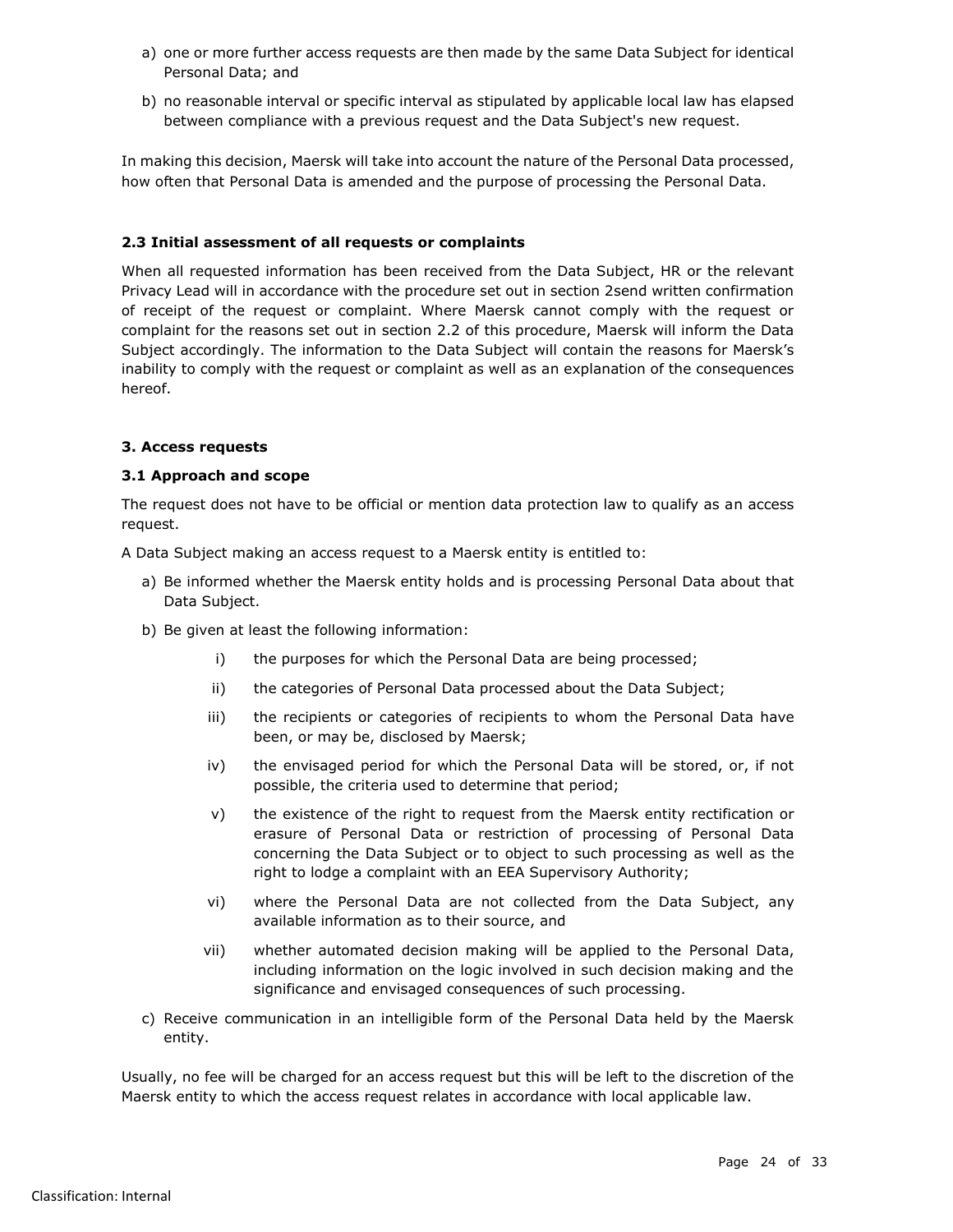## **3.2 Exemptions to a Data Subject's Right of Access**

An access request may be refused on the following grounds:

**Within the EEA.** Where the access request is made to an EEA Maersk entity and relates to Personal Data controlled by that entity, the access request may be rejected if this is consistent with applicable Data Protection Legislation within that jurisdiction. Overall, the following grounds may according to general EEA-legislation justify not granting access:

- a) national security, defence or public security;
- b) the prevention, investigation, detection and prosecution of criminal offences;
- c) the protection of the Individual or of the rights and freedoms of others.

**Outside the EEA.** Where the access request is made to a non-EEA Maersk entity and relates to Personal Data controlled by that entity and if, in the opinion of Maersk:

- a) the information is subject to legal proceedings, litigation, or legal privilege); or
- b) it is necessary to refuse the access request in order to safeguard national or public security, defence, or the prevention, investigation, detection and prosecution of criminal offences; or
- c) it is necessary to refuse the access request for the protection of the Data Subject or of the rights and freedoms of others; or
- d) if the Personal Data are held by Maersk in non-automated form and are not or will not become part of a filing system; or
- e) where the Personal Data do not originate from EEA nor have been processed by any establishment of a controller or processor in the EEA (i.e., where the processing relates to personal information which falls outside the scope of the GDPR), if:
	- i) the Data Subject's interest in obtaining access is overridden by essential business interests of Maersk (which includes but is not limited to situations where the granting of access would cause material damages or have a material adverse effect on Maersk or the Maersk entity's business foundation, practices, and know-how, management planning, management forecasting, corporate finance or assessments or negotiations with a Data Subject, or where
	- ii) the provision of the Personal Data requires Maersk to use disproportionate effort; or
	- iii) the refusal to provide the Personal Data is consistent with the laws within that jurisdiction.

## **3.3 The search and the response**

The relevant Privacy Lead will arrange a search of the relevant electronic and paper filing systems through the designated teams in Maersk.

The Privacy Lead may refer any complex/non-routine cases to Maersk's Chief Data Privacy Compliance Officer for advice, particularly where the access request includes information relating to third parties or where the release of Personal Data may prejudice commercial confidentiality or legal proceedings.

The Personal Data requested will be collated by the Privacy Lead into a readily understandable format (internal codes or identification numbers used in Maersk which correspond to Personal Data shall be explained in connection with provision of the information).

The Privacy Lead will prepare a cover letter, which includes the Personal Data required to be provided in response to a Data Subject's access request.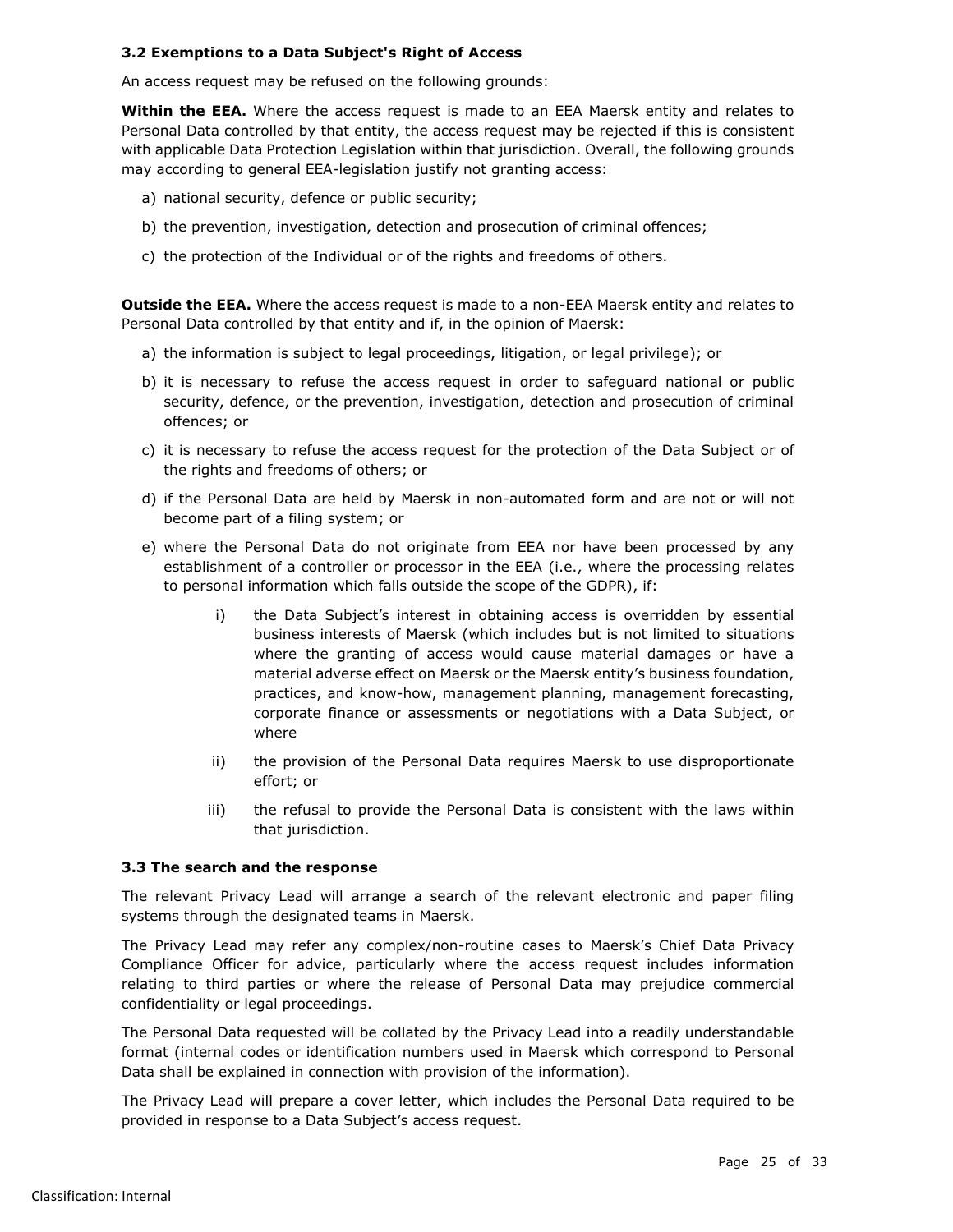Where the provision of the Personal Data in permanent (tangible) form is impossible or would involve disproportionate effort, there is no obligation to provide a permanent copy of the Personal Data. The other information referred to in section 3.1 above must still be provided. In such circumstances, the Data Subject should be offered the opportunity to have access to the Personal Data by inspection at Maersk premises or to receive the information in another form.

# **3.4 Deadline**

The Privacy Lead must provide a response to an access request without undue delay and in any event within one (1) month of receipt of the request. The period for responding to the request may be extended by two (2) further months where necessary, taking into account the complexity and number of the requests. The Privacy Lead will inform the Data Subject of any such extension within one (1) month of receipt of the request, together with the reasons for the delay. Where the Data Subject makes the request by electronic form means, the information will be provided by electronic means where possible, unless otherwise requested by the data subject.

## **4. Procedure for requests for rectification, restriction of processing or erasure, portability and objections to processing of Personal Data**

## **4.1 Receiving a request**

If a request is received advising of a change in the Data Subject's Personal Data, such information must be rectified or updated accordingly if Maersk is satisfied that there is a legitimate basis for doing so.

If a request is received for restriction or erasure of a Data Subject's Personal Data, such a request must be considered and dealt with as appropriate by the relevant HR department or Privacy Lead (for non-HR related matters).

If the request/objection is to restrict processing of the Data Subject's Personal Data because the rights and freedoms of the Data Subject are prejudiced by virtue of such processing by Maersk, or on the basis of other compelling legitimate grounds, the matter will be handled by the relevant HR department or Privacy Lead (for non-HR related matters).

If a request concerns the portability of Personal Data which the Data Subject provided to Maersk in accordance with clause [2.14](#page-16-0) [f\)](#page-17-3) of the BCR, Maersk will take steps to ensure that satisfying the request would not affect the rights and freedoms of other individuals. Such a request must be considered and dealt with as appropriate by the relevant HR department or Privacy Lead (for non-HR related matters)

If the request is received in conjunction with the Data Subject's right to object to the processing of their Personal Data by Maersk, there may be grounds for Maersk to continue certain types of processing where we can demonstrate that Maersk's legitimate interests override the rights of an individual or in instances where the processing is necessary for the establishment, exercise or defence of legal claims. The right to object request will be handled by the relevant HR department or Privacy Lead (for non-HR related matters).

Maersk will respond to an individual's request within the specified timeframe. Where Maersk cannot process an objection, a notification explaining the reasons why will be sent.

The HR department may refer any complex/non-routine cases to the relevant HR Privacy Lead for handling or advice or to Maersk's Chief Data Privacy Compliance Officer for advice. The other Privacy Leads may refer complex/non-routine cases to Maersk's Chief Data Privacy Compliance Officer for advice.

## **4.2 The response and deadline**

The HR department or Privacy Lead (for non-HR related matters) will provide a response to a request within one (1) month (or any shorter period as may be stipulated under local law) of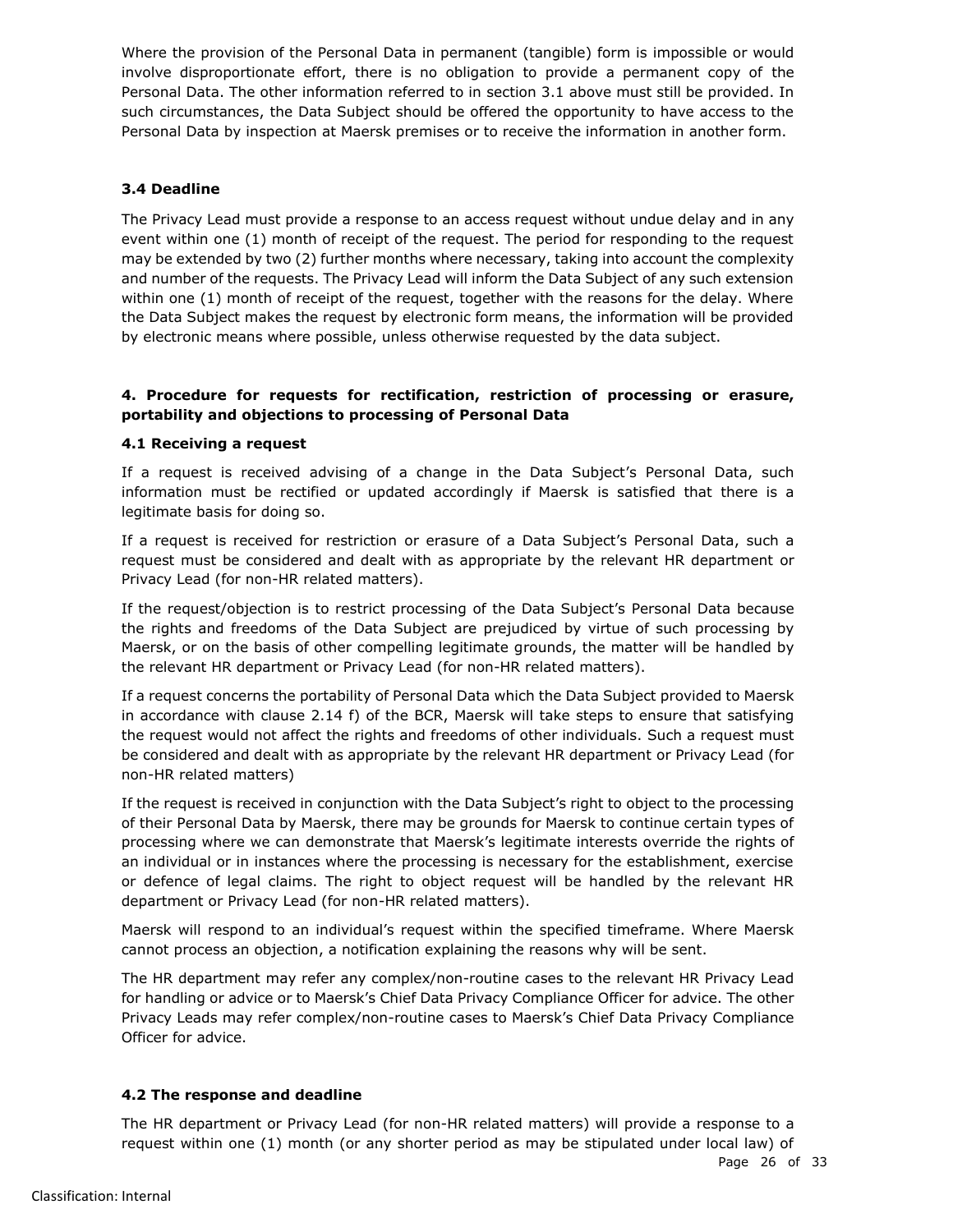receipt of all of the information required to process the request. If it is not possible to provide the response within one (1) month, the HR department or Privacy Lead (for non-HR related matters) will provide a reason for not providing the response and a time estimate of when a response will be provided. However, a response must be provided within three (3) months of receipt of the request.

# **5. Complaint handling**

## **5.1 Receiving a complaint**

After the initial assessment described in section 2.2 and 2.3 above, the Privacy Lead will liaise with colleagues from relevant Maersk entities, as appropriate, to deal with complaints.

## **5.2 Deadline**

The Privacy Lead will investigate and make a substantive response within four (4) weeks from the date the complaint was received (or any shorter period as may be stipulated under local law). If, due to the complexity of the complaint, a substantive response cannot be given within this period, the Privacy Lead will advise the Data Subject accordingly and provide a reasonable estimate for the timescale within which a response will be provided which will be no later than three (3) months from the date the complaint was submitted, and all relevant information had been collected. This may e.g., be the case if the subject matter of the complaint is particularly complex or if involvement of third parties, including other data subjects, is necessary to resolve the complaint.

## **5.3 When a Data Subject disputes the response**

If the Data Subject disputes the response of the Privacy Lead or any aspect of a finding and notifies the Privacy Lead, the matter will be referred to Maersk's Data Privacy Compliance Officer who will review the case and advise the Data Subject of his or her decision either to accept the original finding or to substitute a new finding. The Chief Data Privacy Compliance Officer will respond to the Data Subject within one (1) month of the referral. As part of the review, the Chief Data Privacy Compliance Officer may arrange to meet the parties in an attempt to resolve the complaint.

Data Subjects whose Personal Data are collected and/or used in accordance with EEA data protection law are afforded the third-party beneficiary rights set out in section 5.4 and may exercise these rights at any time, if he/she is not satisfied with the way in which the complaint has been resolved. Data Subjects entitled to such rights will be notified accordingly as part of the complaint handling procedure and will be given relevant information on how to lodge a complaint.

Data Subjects whose Personal Data is collected or otherwise processed is entitled to file a complaint to an EEA Supervisory Authority of competent jurisdiction or with a court as stated below in section 5.4, even if they have not beforehand filed a complaint with the relevant Maersk entity.

## **5.4 Third-party beneficiary rights**

Third-party beneficiary rights are afforded to Data Subjects whose Personal Data are processed by a Maersk entity in the EEA acting as a controller and transferred to a Maersk entity in a non-EEA country, whether such entity acts as a controller or as a processor.

This group of Data Subjects has the right to:

a) **Enforce Compliance:** Seek to enforce compliance by Maersk with the BCR (including the appendices), including but not limited to seeking enforcement of the following rights and principles: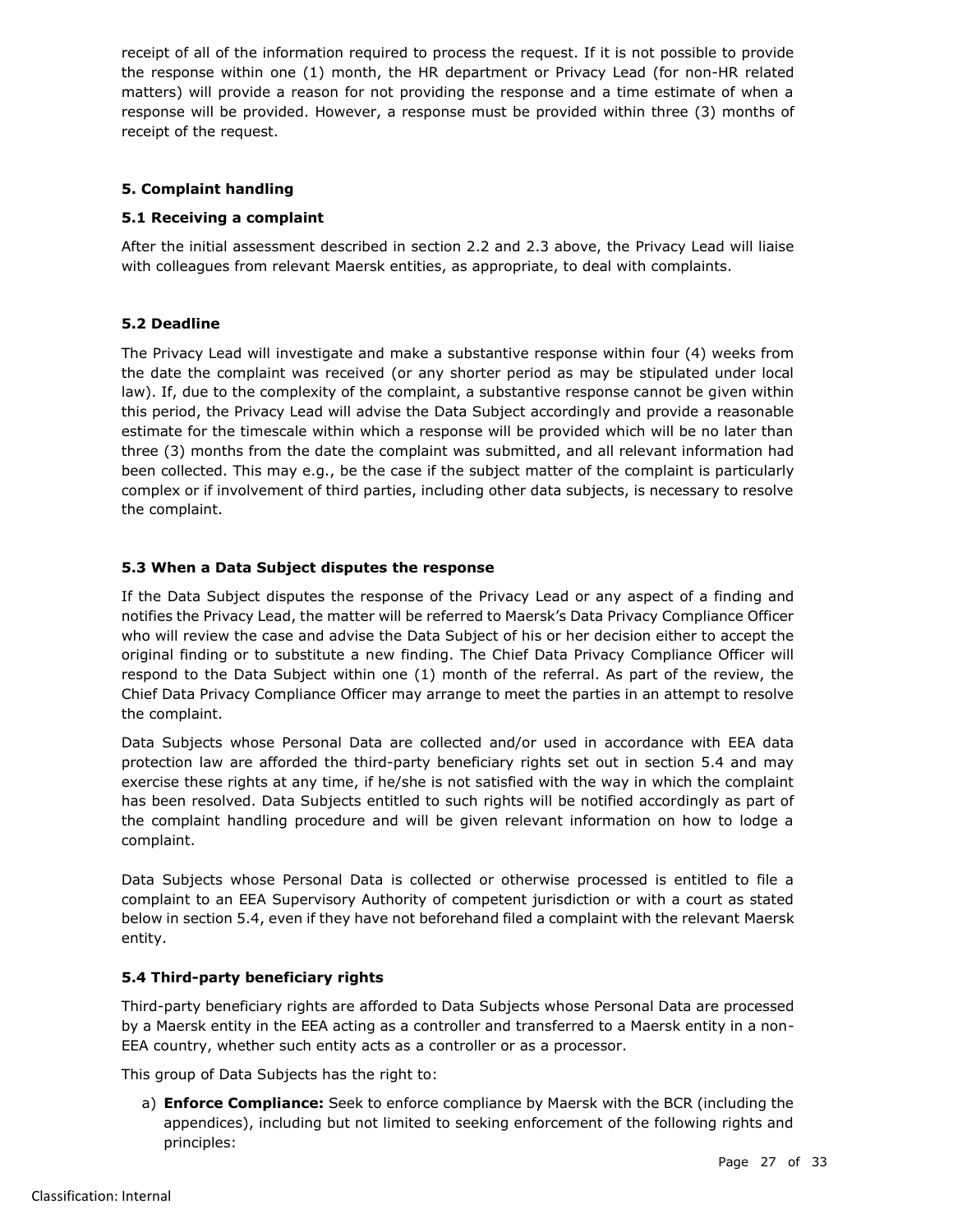- i) local statutory regulations in accordance with the BCR, insofar as such local law stipulates a higher level of protection of Personal Data than the BCR;
- ii) the substantive principles for the processing of Personal Data set out in clause [2;](#page-9-0) specifically
- iii) the rights of the data subject set out in clause [2.14;](#page-16-0)
- iv) the right to make a complaint through the procedure set out in the Data Subjects' Requests and Complaints Procedure;
- v) any support of or cooperation needed with EEA Supervisory Authorities pursuant to clause [3.7.](#page-19-1)
- b) **Complain to Maersk:** Complain to a Maersk entity in the EEA responsible for exporting the Personal Data in accordance with Appendix 1 (Data Subjects' Requests and Complaints Procedure) and seek redress from the Maersk entity in the EEA responsible for exporting the Personal Data including the remedy of any breach of the BCR by the non-EEA Maersk entity.
- c) **Seek compensation:** Where required, receive compensation from the EEA Maersk entity responsible for exporting the Personal Data for any damage suffered as a result of a breach of the BCR by the non-EEA Maersk entity importing the Personal Data in accordance with the decision of an EEA court or other EEA competent authority.
- d) **Complain to a Supervisory Authority:** Lodge a complaint with an EEA Supervisory Authority, in particular in the Member State of the data subject's habitual residence, place of work or place of the alleged infringement.
- e) **Take judicial action:** Take action against a Maersk Entity in order to enforce compliance with the BCR in the courts of the jurisdiction in which the Maersk Entity responsible for the alleged breach is established, or the Maersk Entity responsible for exporting the personal data is established, or the data subject has his or her habitual residence.
- f) **Burden of proof:** Where Data Subjects can demonstrate that they have suffered damage and can establish fact which show it is likely that the damage has occurred due to a breach of the BCR, Maersk has agreed that the burden of proof to show that no such breach took place, or that Maersk is not responsible for the breach, will rest with the EEA Maersk entity responsible for exporting the Personal Data of the Data subject as well as with the non-EEA Maersk entity importing the Personal Data of the Data subject.

## **5.5 The complaint is considered justified by Maersk**

If the complaint is considered justified either at the level of the Privacy Lead or the Data Privacy Compliance Officer on appeal, they will as appropriate inform the Data Subject thereof and arrange for the necessary steps to be taken by the affected Maersk entity in order to correct the matter at hand and in order to implement corrective actions for the future at the affected and other Maersk entities.

## **6. Contact**

All queries relating to this procedure are to be addressed to the relevant Privacy Lead. A query may also be addressed to Maersk's Data Privacy Compliance Officer at [DataPrivacy@maersk.com](mailto:DataPrivacy@maersk.com)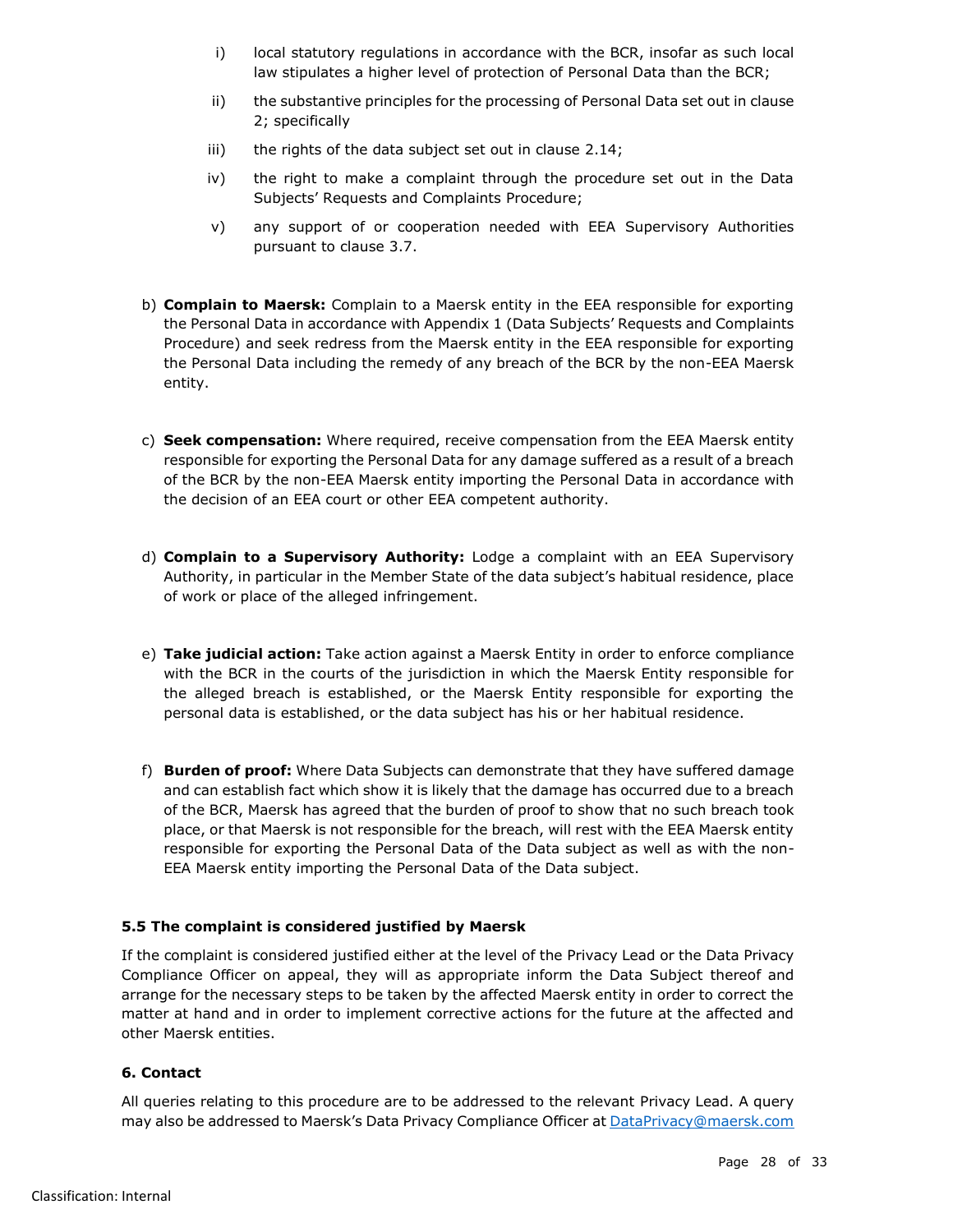and the Chief Data Privacy Compliance Officer will then distribute a request to HR and a complaint to the relevant Privacy Lead.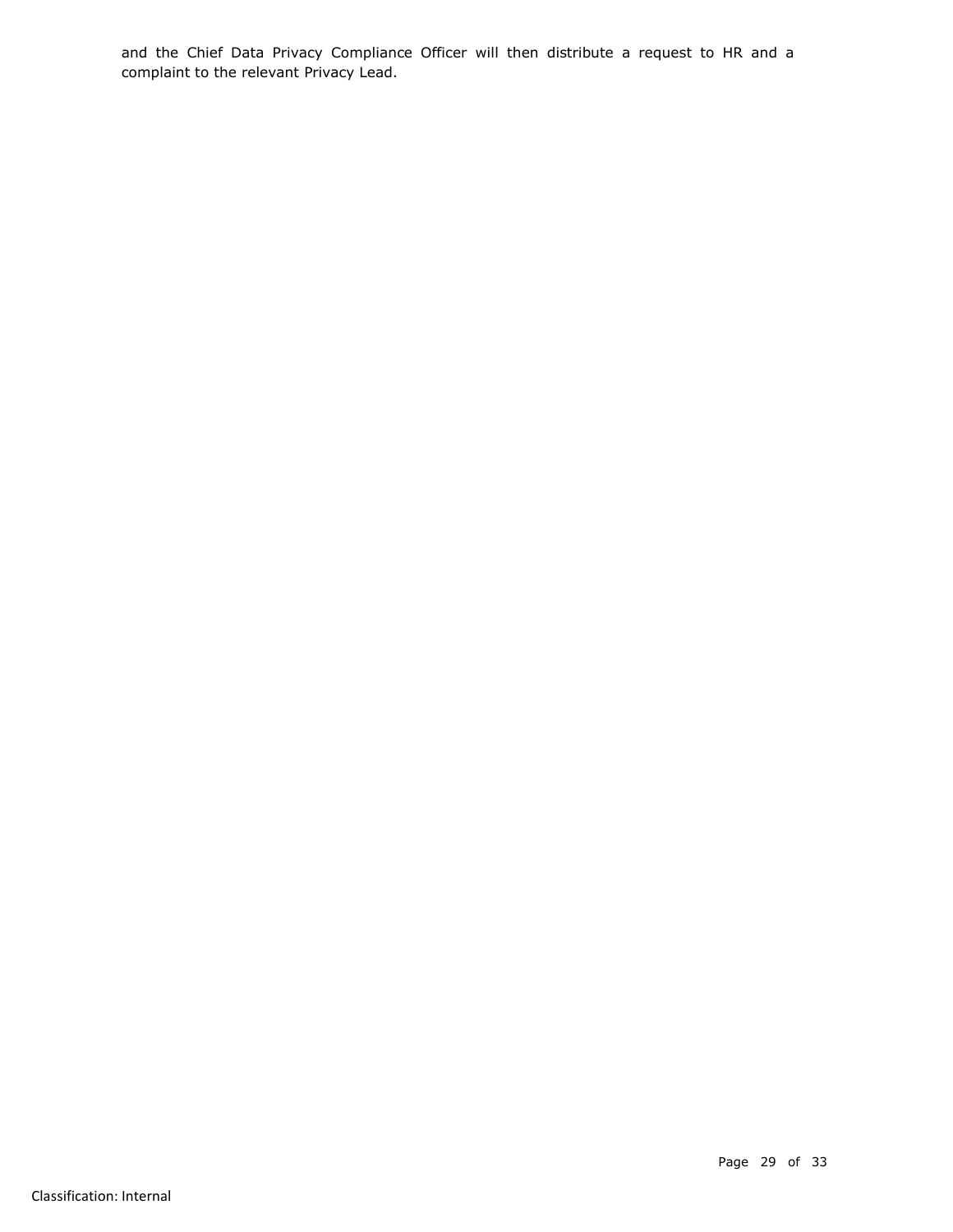## <span id="page-29-0"></span>**APPENDIX 2 AUDIT PROCEDURE**

#### **1. Background**

As part of the BCR, Maersk has audit procedures in place. This document describes how Maersk deals with such audits.

## **2. Approach**

## **2.1 Responsibility**

Maersk's Chief Data Privacy Compliance Officer will be responsible for performing the audits and will ensure that audits address all aspects of the BCR, including appendices thereto. The Data Privacy Compliance Officer will advise on any corrective actions to ensure that compliance takes place. The Chief Data Privacy Compliance Officer may delegate the practical handling of the audits to internal or external resources.

## **2.2 Timing**

Audit of the BCR will take place annually or more often at the request of:

- Maersk's Executive Board;
- Maersk's CEO;
- Head of Brand (affected);
- Head of Legal;
- Maersk's HR Board (and if not represented on the HR Board, the management of the affected Maersk entity);
- Group Internal Audit; or
- Maersk's Chief Data Privacy Compliance Officer.

## **2.3 Scope**

Maersk's audit effort is multi-layered, embedded in existing processes and covers the entire BCR framework and the requirements and activities thereunder.

The scope of the audit performed annually will be decided by Maersk's Chief Data Privacy Compliance Officer based on the use of a risk-based analysis which will consider relevant criteria, for example: areas of current regulatory focus; areas of specific or new risk for Maersk; areas with changes to the systems or processes used to safeguard information; areas where there have been previous audit findings or complaints; and the nature and location of the Personal Data processed. Further, the scope of audit will be decided based on the period since the last review of the part of the BCR in question, ensuring that audit addresses all aspects of the BCR.

An audit may be conducted by forwarding questionnaires for completion by the local Maersk entity, interviews with employees and vendors processing information, conducting on-site audits, etc.

The coverage may include, but is not limited to, applications, IT systems, databases, sharing of data, disclosure, onward transfers, decisions taken as regards mandatory requirements under national laws which conflict with the BCR, review of contractual terms used for transfers out of Maersk to controllers or processors and corrective actions (advice and follow-up).

Audits of the Chief Data Privacy Compliance Officer's performance of his/her duties and responsibilities under the BCR will be carried out at regular intervals by either Group Internal Audit or by external counsel.

## **2.4 Auditors**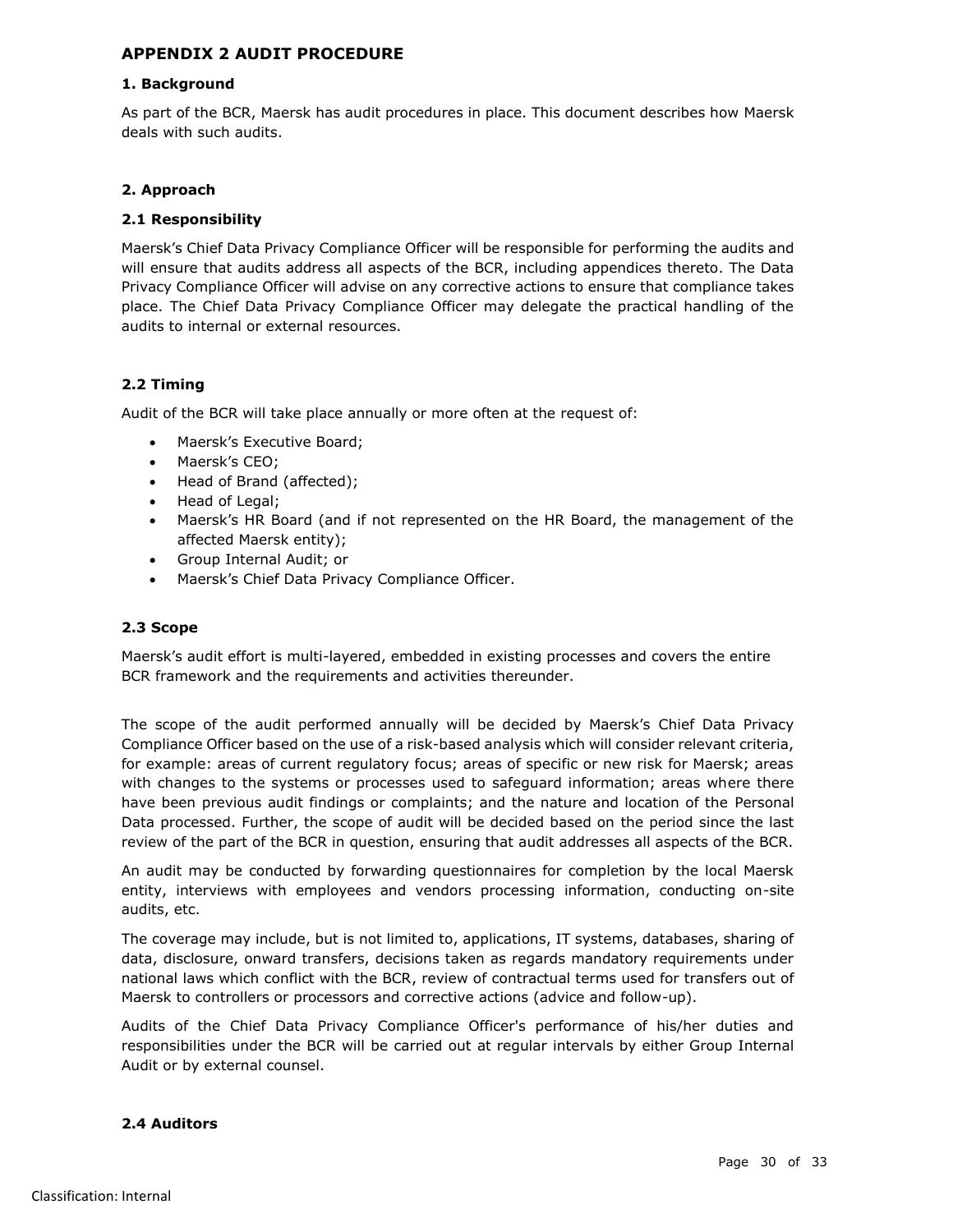Audit of the BCR, including the Privacy Leads' handling of their duties, will be undertaken by the Chief Data Privacy Compliance Officer but reliance on work performed by other accredited internal/external auditors may be determined by the Data Privacy Compliance Officer. The Chief Data Privacy Compliance Officer will manage and provide quality assurance of audit work performed by third parties outside Maersk.

## **2.5 Report**

Maersk has agreed to provide copies of the results of any audit of the BCR to an EEA Supervisory Authority upon request. Maersk's Chief Data Privacy Compliance Officer will be responsible for liaising with the EEA Supervisory Authorities for this purpose.

Internally, all audit reports will be distributed to Maersk's HR Board and to the management of the entities on which information is included in the report.

Audit reports will also be presented to the Executive Board of A.P. Møller – Mærsk A/S if they highlight any irregularities and as part of Maersk's report on the Commit Framework. The report will be distributed further within Maersk, as appropriate, if deemed relevant, e.g. for the purpose of corrective actions or raising awareness of data protection compliance.

# **2.6 Audits by Supervisory Authorities**

In addition, Maersk will co-operate with the EEA Supervisory Authorities as set out in Appendix 3 with regard to audits carried out by the EEA Supervisory Authorities. Maersk's Data Privacy Compliance Officer will also be responsible for liaising with the EEA Supervisory Authorities for this purpose and will involve the relevant Privacy Leads as appropriate.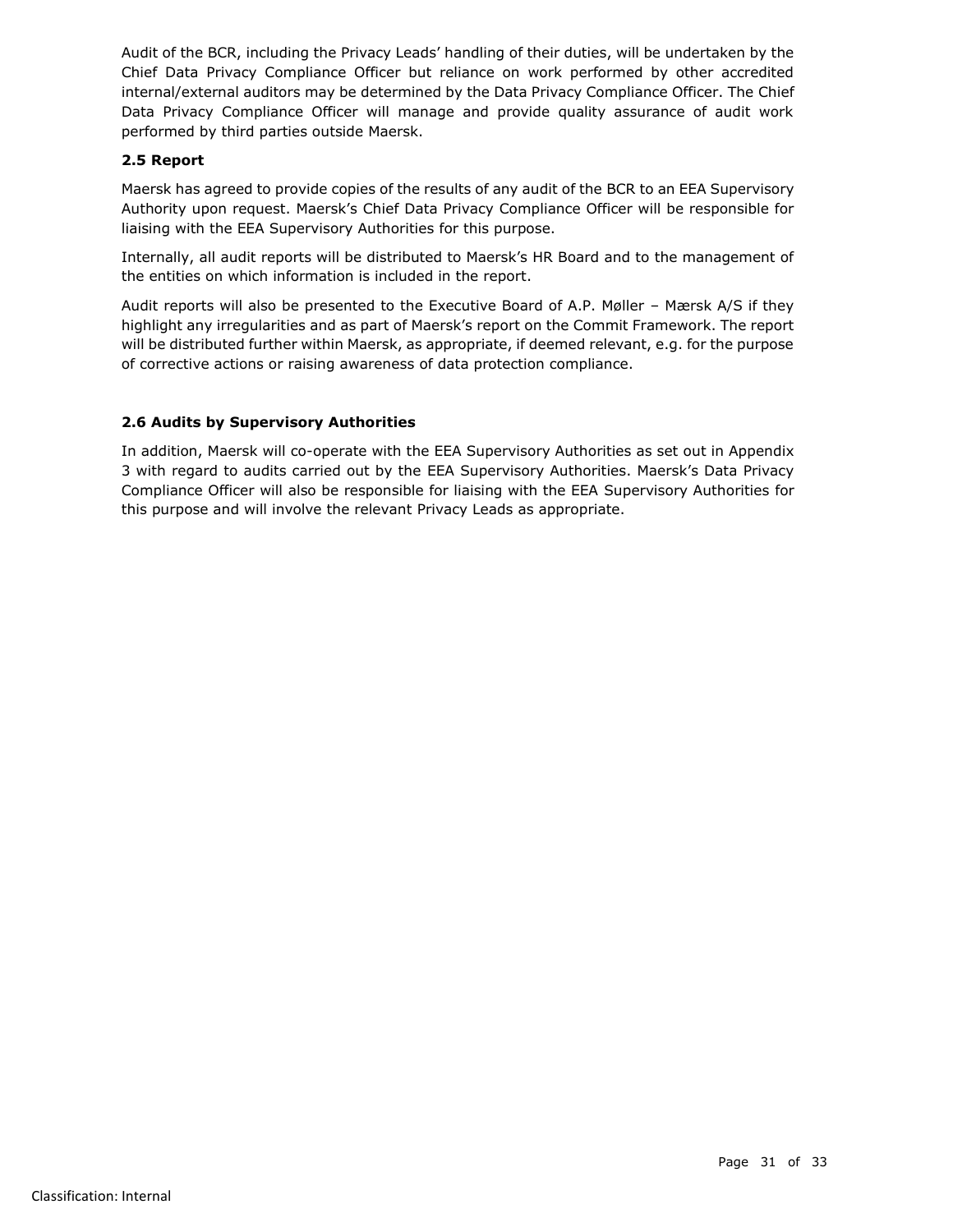## <span id="page-31-0"></span>**APPENDIX 3 CO-OPERATION WITH AUTHORITIES**

## **1. Background**

This Co-operation Procedure sets out the way in which Maersk will co-operate with the EEA Supervisory Authorities in relation to the BCR.

## **2. Approach**

When required, Maersk will make the necessary and relevant employees available for dialogue with an EEA Supervisory Authority in relation to the BCR. Maersk will abide by:

- Any decisions made by relevant EEA Supervisory Authorities on any data protection law issues that may affect the BCR; and
- The views of the European Data Protection Board as outlined in its published quidance on Binding Corporate Rules and the views of its predecessor the Article 29 Working Party, to the extent guidance from the Article 29 Working Party still applies.

Maersk will provide upon request copies of the results of any audit of the BCR to an EEA Supervisory Authority of competent jurisdiction.

Where any Maersk entity is located within the jurisdiction of a Supervisory Authority based in the EEA, Maersk agrees that the Supervisory Authority may audit that Maersk entity for the purpose of reviewing compliance with the BCR, in accordance with the applicable laws of the country in which the Maersk entity is located, or, in the case of a Maersk entity located outside the EEA, in accordance with the applicable law of the country from which the Personal Data is transferred under the BCR (or as otherwise set out in applicable local law).

Maersk agrees to abide by advice given by the relevant EEA Supervisory Authority on any issues related to the interpretation and application of the BCR. Finally, Maersk will abide by the updating procedure set out in Appendix 4 (Updating Procedure).